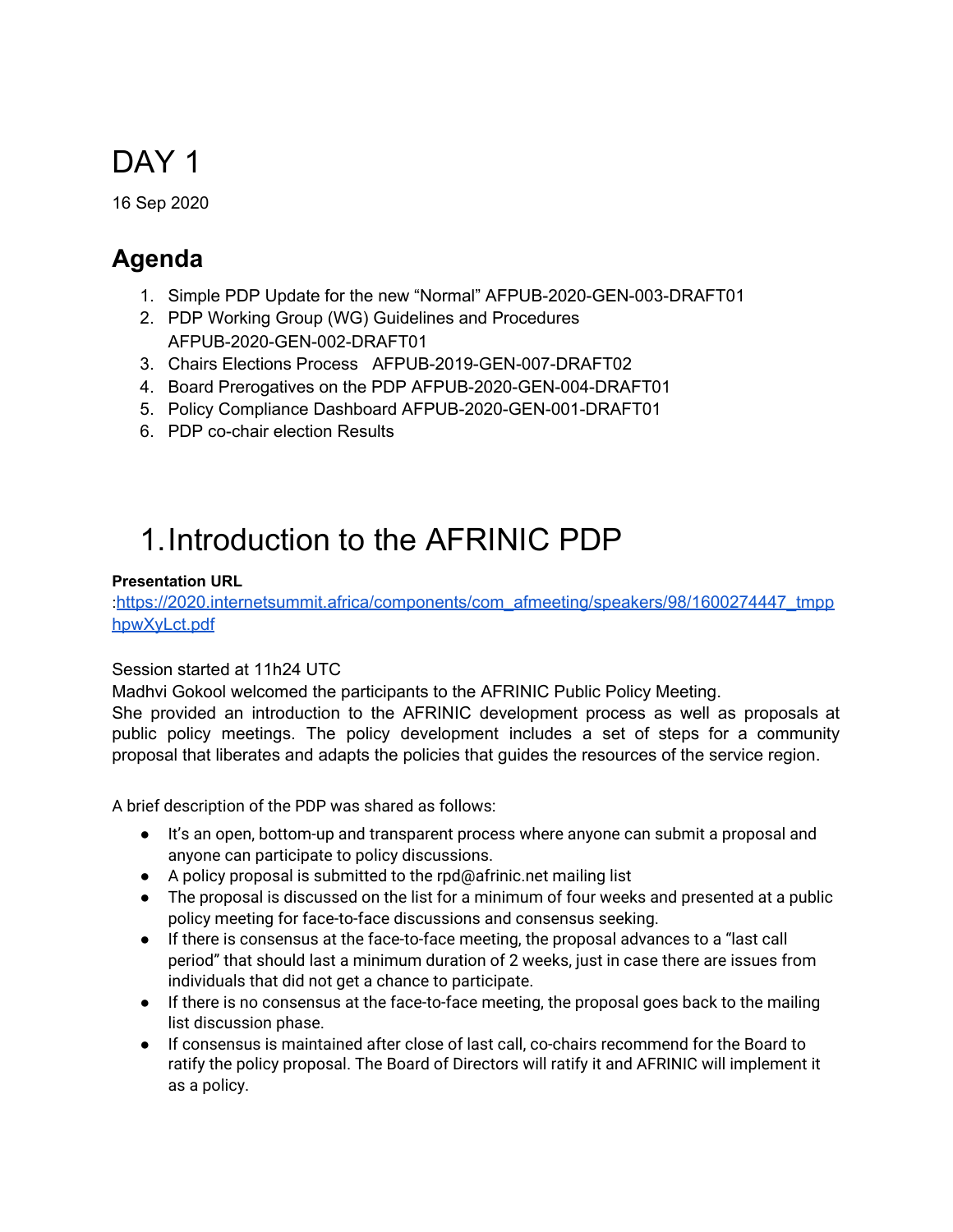All ratified policies are documented in a manual 0 CPM on the AFRINIC website

PDWG - which is composed of anyone involved in discussing a proposal. All the participants today will form part of the Policy Development Working group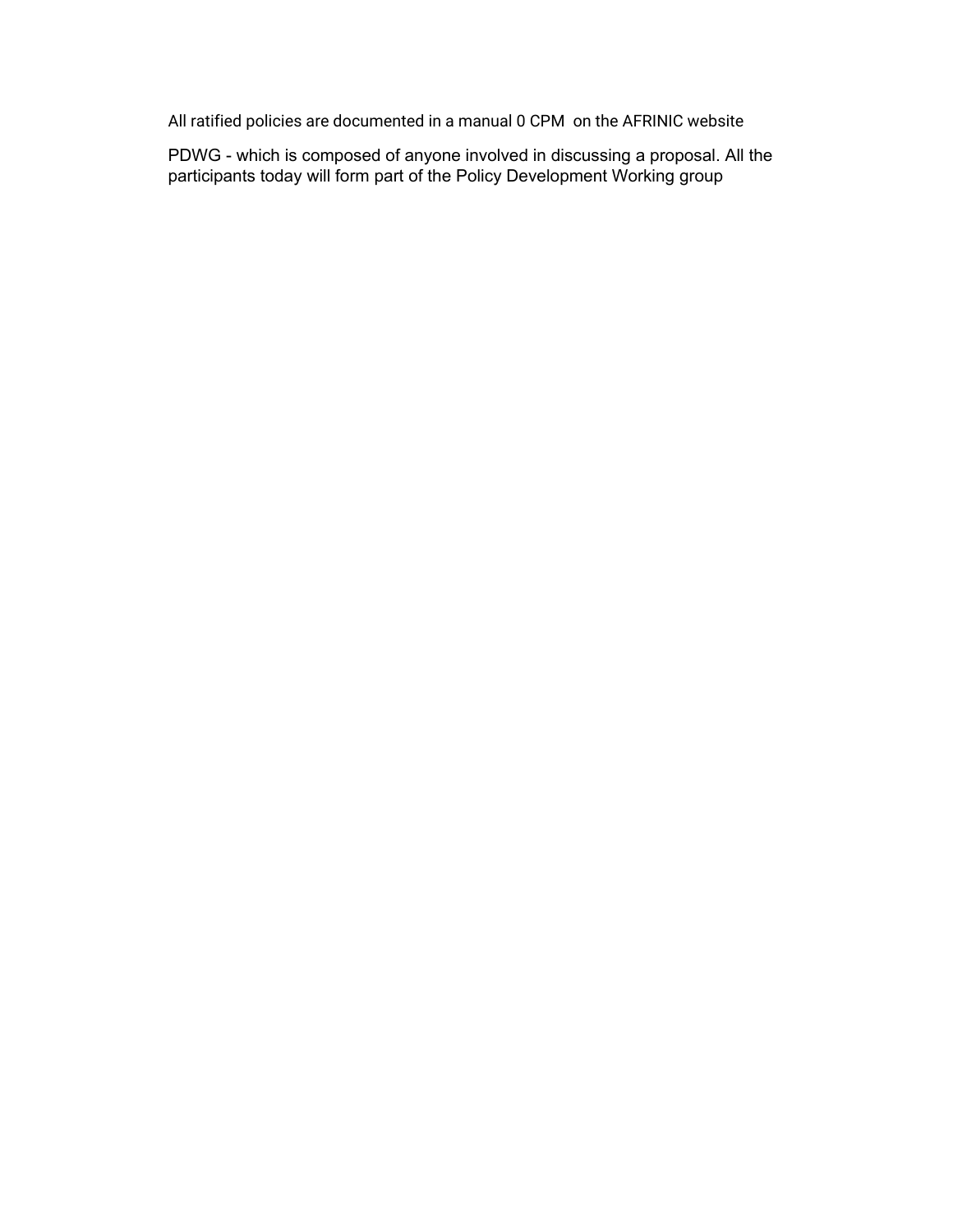## Status of ratified policies

Multihoming not required for ASN(AFPUB-2019-ASN-001-DRAFT04) - Implemented IPv6 PI clarification(AFPUB-2019-v6-001-DRAFT02) - Partly Implemented with an implementation date of 30 Sep 2020

Adjusting IPv6 PA Policy(AFPUB-2019-v6-002-DRAFT01) - Under Implementation 30 Sep 2020

## An overview of reactions from Participants:

In the light of incidents in which participants are trying to harm the process , how can this be fixed ?

The PDWG needs to take into consideration the new era where most discussions would happen online . Perhaps use the open mic and future sessions to discuss this.

# 2.Code of conduct

#### **Presentation URL** :

[https://2020.internetsummit.africa/components/com\\_afmeeting/speakers/2755/1600274612\\_tmpphpwArK](https://2020.internetsummit.africa/components/com_afmeeting/speakers/2755/1600274612_tmpphpwArKBy.pdf) [By.pdf](https://2020.internetsummit.africa/components/com_afmeeting/speakers/2755/1600274612_tmpphpwArKBy.pdf)

Abdulkarim Oloyede , PDP co-chair spoke about the Code of Conduct and introduced the agenda over the 2 days.

The sessions were kickstarted with the Policy Implementation Experience Report.

# 3.. Policy Implementation Experience Report (Presented by Dev Jeenia)

#### **Presentation URL**

:https://2020.internetsummit.africa/components/com\_afmeeting/speakers/913/1600274633\_tmpphpvMXH Ok.pdf

Dev mentioned that his presentation will cover the experiences of Member Services staff when they refer to the policy manual, issues concerning current policies that are found to be vague and ambiguous, or which have conflicting text in different sections. We will also talk about recently implemented policies.

In return, the community may assist by updating the policies.

Recently implemented policies,

- IPv6 PI clarification.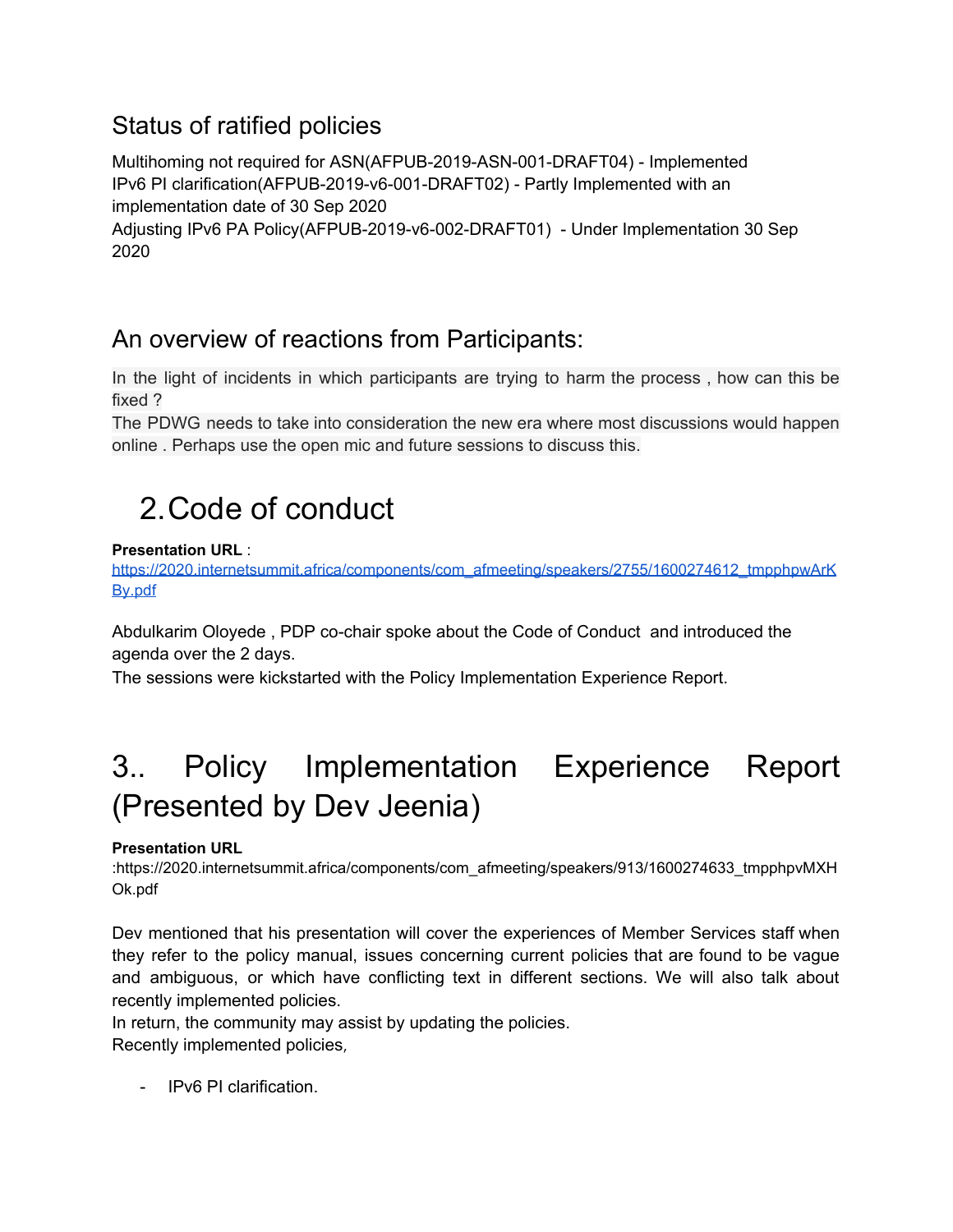Section 6.8 of CPM - members don't need to announce their Iv6 prefix, e.g critical infrastructures or root server operators.

This policy is partially implemented and it is expected to be fully implemented by the end of September 2020 . Members can request rectification of any of the IPv6 prefixes if required at the moment

- multihoming not required for ASN.

This is fully implemented. It is no longer required to be multihomed to be eligible for an AS Number. Unique routing policy or demonstrate technical need for an AS Number.

- AFRINIC entered phase 2 of the implementation on 13 January 2020.

Section 5.4.3.2 and related subsections were implemented. There were several changes which were made, such as the minimum IPV4 a prefix size which is /24 and the maximum is /22.

Also, the allocation and assignment period is now based on needs for eight months.

Some contradictory text currently exist in the policy manual.

- Section 5.4.3.2, it states the minimum allocation size will be /24 and the maximum will be /22. However, in the policy manual 5.5.1.2.1, it mentions the minimum allocation is /22, which is not relevant any more.
- In section 5.4.5, which states the current allocation and assignment period of 12 months shall be changed to 8 months, but in another section, 5.6.3, specifically for PI assignment, it mentions a one year growth protection, which is not relevant since AFRINIC now looks at needs for the eight months .
- For members who need additional IPv4 resources. As for section 5.4.6.1, the member must have used at least 90% of all previous allocations or assignments. But in section 5.5.1.4.1, it states about 80% of address space has been used to be considered eligible for IPv4 resources.

This is problematic as many members tend to choose what fits their current situation and request for additional IPv4 when they are at around 80% usage. So it becomes challenging for AFRINIC staff to clarify certain situations.

Since any change to the Policy Manual has to go through the Policy Development Process, AFRINIC once again requests the community to decide whether to propose a change for removal of the conflicting text or obsolete policy text, or even propose a new policy.

- Abuse complaints. The section 8 of the CPM recommends publishing and abuse contact in IP resources and is a non-mandatory policy. That is, the members are not obliged to comply with this section of the manual. This could be the reason why we have a very low adoption of IRT objects. Since very few members have an abuse contact, AFRINIC is receiving most of the abuse complaints.
- To note that some operators who will start filtering traffic from our region because of missing abuse contact. So, each time AFRINIC receives abuse complaints, the sender is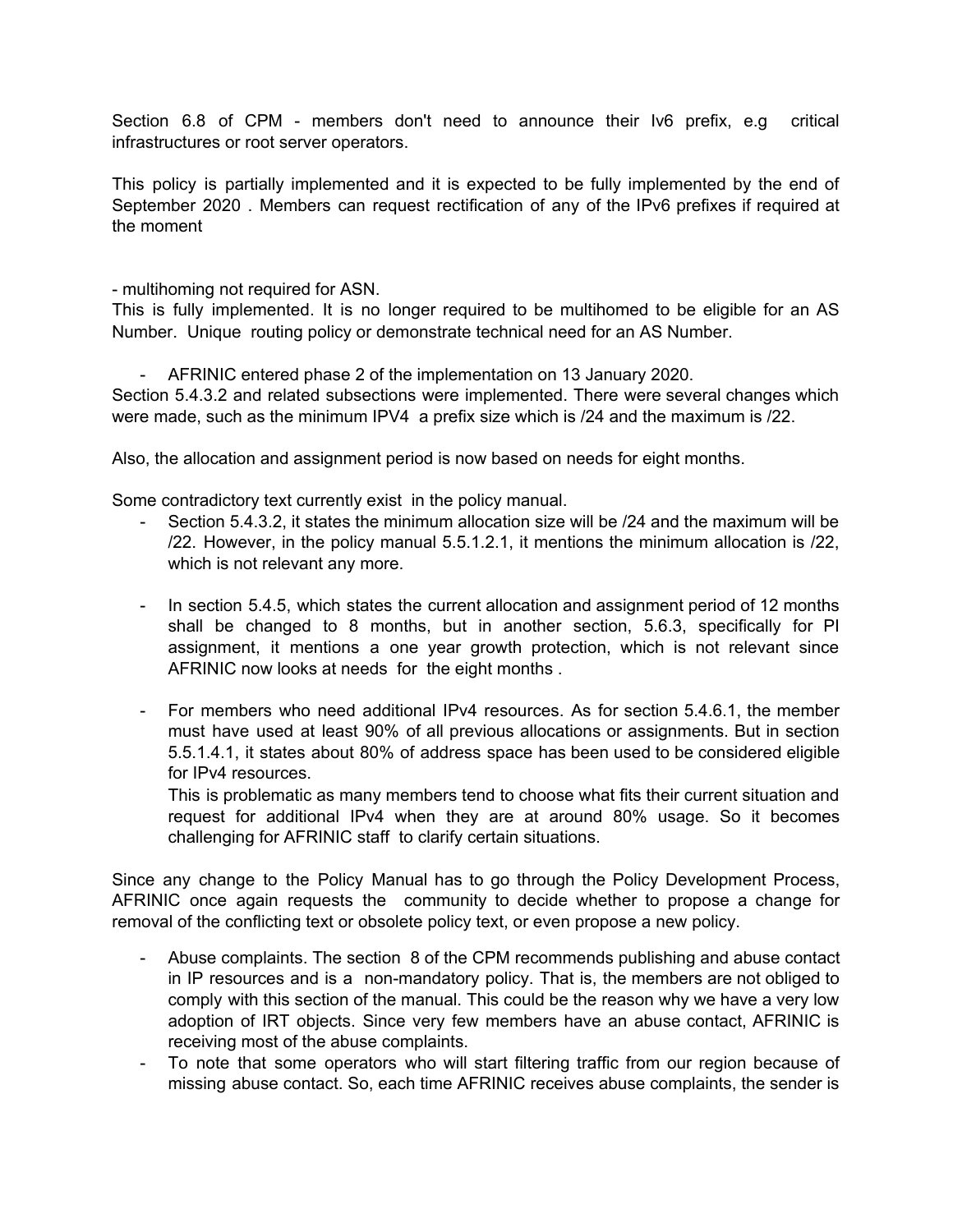informed on how to look at the contact of the members who are managing those particular IP ranges.

### An overview of reactions from Participants:

- Conflicts with text in the CPM should not normally exist . New policies amend old sections and the latter can be removed if amended/obsolete in the CPM.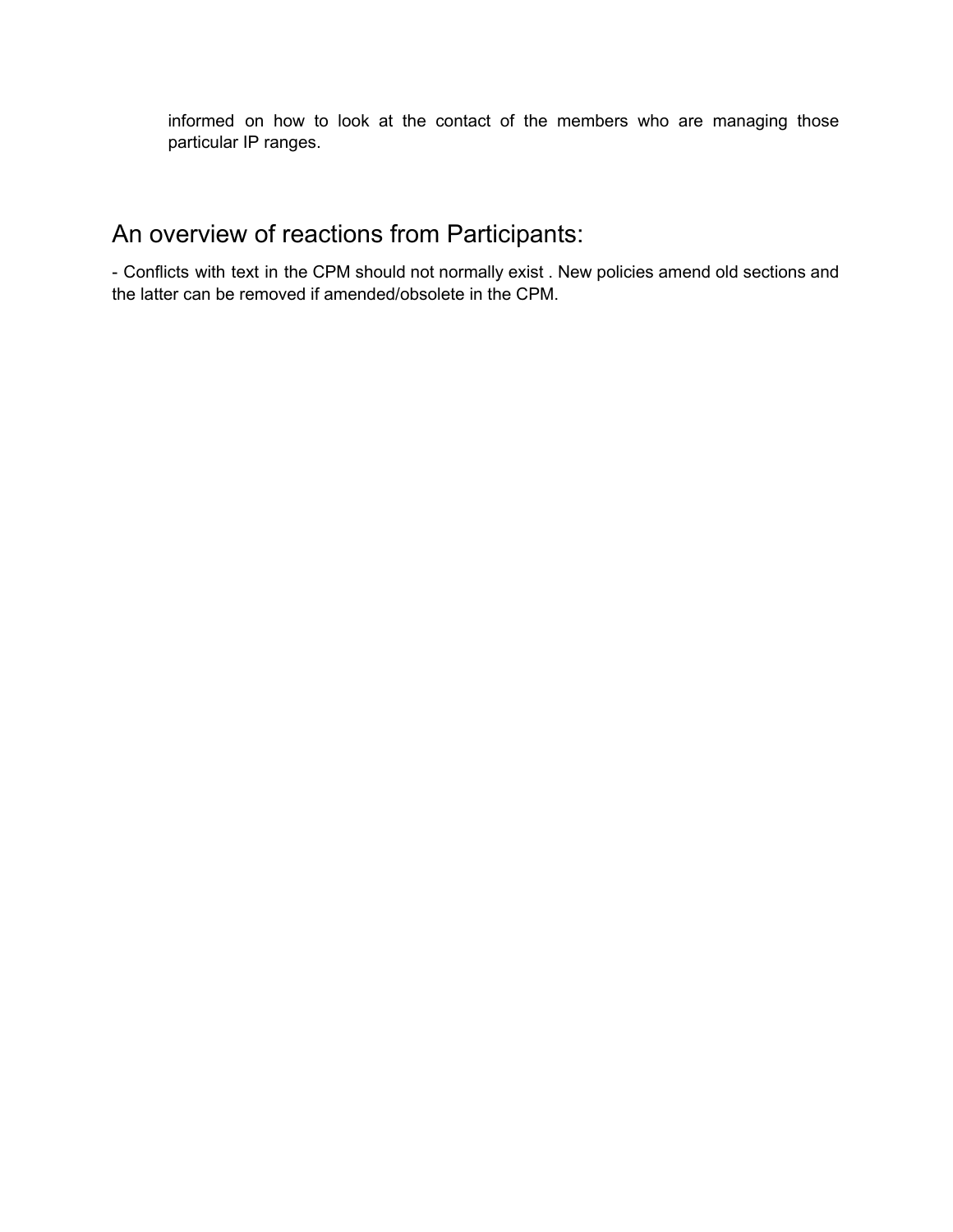# Simple PDP Update for the new "Normal" AFPUB-2020-GEN-003-DRAFT01

**Proposal URL** : https://afrinic.net/policy/proposals/2020-gen-003-d1

#### **Presentation URL**

https://2020.internetsummit.africa/components/com\_afmeeting/speakers/3283/1600275636\_tmpphpOsXL 1i.pdf

Impact Assessment URL : <https://afrinic.net/policy/proposals/2020-gen-003-d1#impact>

### Introduction by Author(s): Jordi Palet Martinez

The author

- ❖ has more slides than what he will use in the session for the sake of time. The policy can be consulted on the website
- ❖ Considering the Covd-19 situation , this proposal is being presented
- ❖ Consensus is determined by co-chairs assessing the inputs of the mailing lists and the discussions at the PPM
- ❖ Virtual meetings are to be considered as part of the PDP
- ❖ Clarified on the definition of consensus and Last Call
- ❖ Timing of decision making co-chairs have very less time to assess and determine consensus
- ❖ there are three possibilities:
- 1) A proposal (or a new version) is submitted 8 weeks (or a longer period) before the PPM. Consensus will be determined by the chairs within a maximum of two weeks.
- 2) A proposal (or a new version) is submitted less than 8 weeks before the PPM. Consensus will be determined by the chairs within a maximum of two weeks, once the 8 weeks of discussion time in the list ends.
- 3) A new version of an existing proposal that has been already presented in a previous PPM, could reach consensus on the list, without the need for a new presentation. This possibility depends on the co-chair's decision, for example, when the reasons for not having reached consensus in the last PPM may have been already addressed by a new version. This new version must have been discussed in the list also during 8 weeks.
- ❖ The minutes' timing is also adapted, as it seems unnecessary to wait for 3 weeks if the consensus determination will be made in 2 weeks.

### Staff Impact Assessment

Madhvi Gokool, AFRINIC Policy Liaison presented the impact assessment of this policy proposal. She mentioned that :-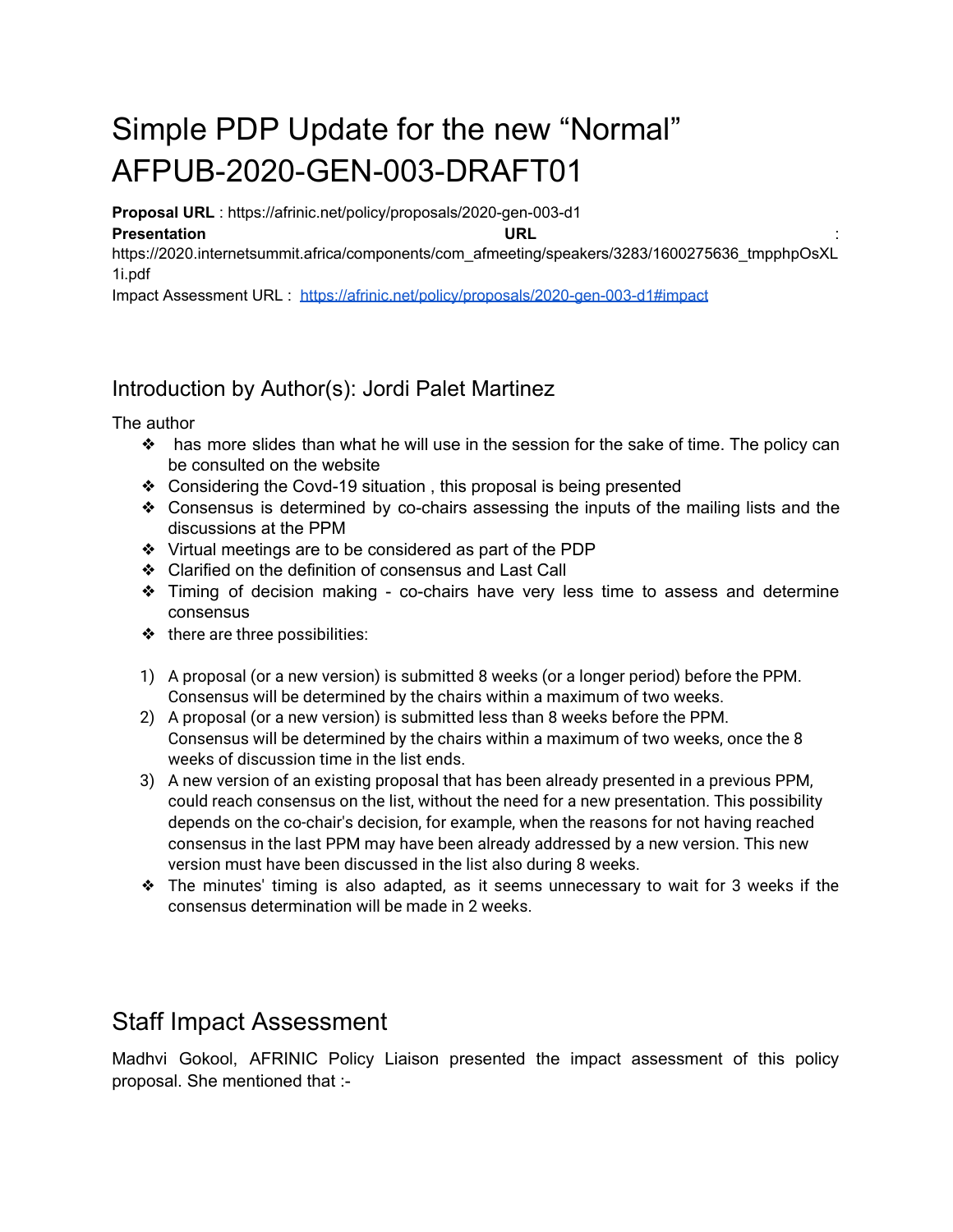- ❖ Upon the receipt of a policy proposal, which is usually quite detailed, several staff members would assess it and reach out to authors if the language is ambiguous. The assessment also covers the impact of the policy proposal should it reach consensus and be ratified on the registry functions and systems. Where some policies are editorial updates, the impact could be minimum but some policies are technical. A variation of the impact assessments will be observed as they have been adapted to the context of the proposal.
- ❖ The clarifications being requested are :-

Section 3.3 mentions that at least 2 PPM will be held per calendar year and this is also mentioned in the CPM. The bylaws mention that a PPM shall be held at least once a year. We recommend to align with the bylaws.

What do the authors mean bt DPP/version and a clarification regarding the timelines.

The author, Jordi Palet then clarified that :-

- ❖ There is no misalignment with bylaws.. At least one PPM shall be done and AFRINIC does 2 meetings per year except for this year
- ❖ Editorial clarification timings are based on the date of submission of the proposal
- ❖ DPP/version is a new version or new Policy proposal

### An overview of reactions from Participants:

- ❖ Mailing list was a right tool 10 yrs ago and now there is a trust issue recommend vetting of subscribers to the mailing list
- ❖ Manipulation if mailing list is used to determine consensus
- ❖ Someone with various accounts can manipulate the entire process.
- ❖ No essence at having a PPM
- ❖ Face to face meetings are used to solve the issues , while most discussions happen on mailing list
- ❖ Consensus can be easy to reach if a summary of mailing list discussions is brought to the PPM and the issues are broken down. Wrong problem may be trying to be solved at this time

### Response by Authors to contributions from participants

The author summarised that :-

- ❖ consensus is based on justified objections so less possibility of manipulation
- ❖ IETF and other RIRs only use the mailing list and anonymity exist there
- ❖ Non-anonymous participation is a possibility but not needed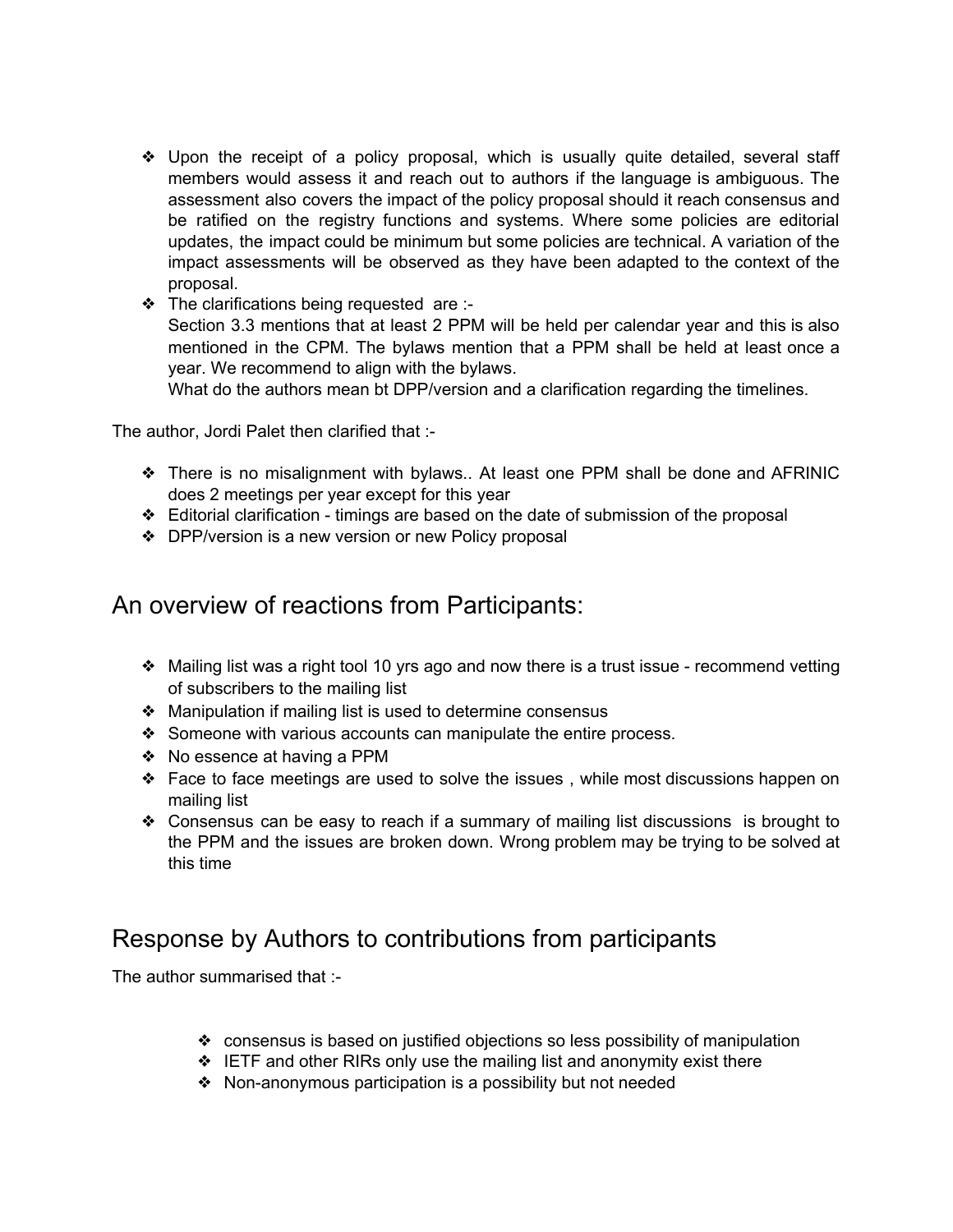## Chairs Decision

AbdulKarim, PDP co-chair mentioned that their decisions will be kept until the second proposal has been presented as it is similar to this one.

No Consensus -The proposal needs additional discussion, therefore returns to the discussion stage on the mailing list.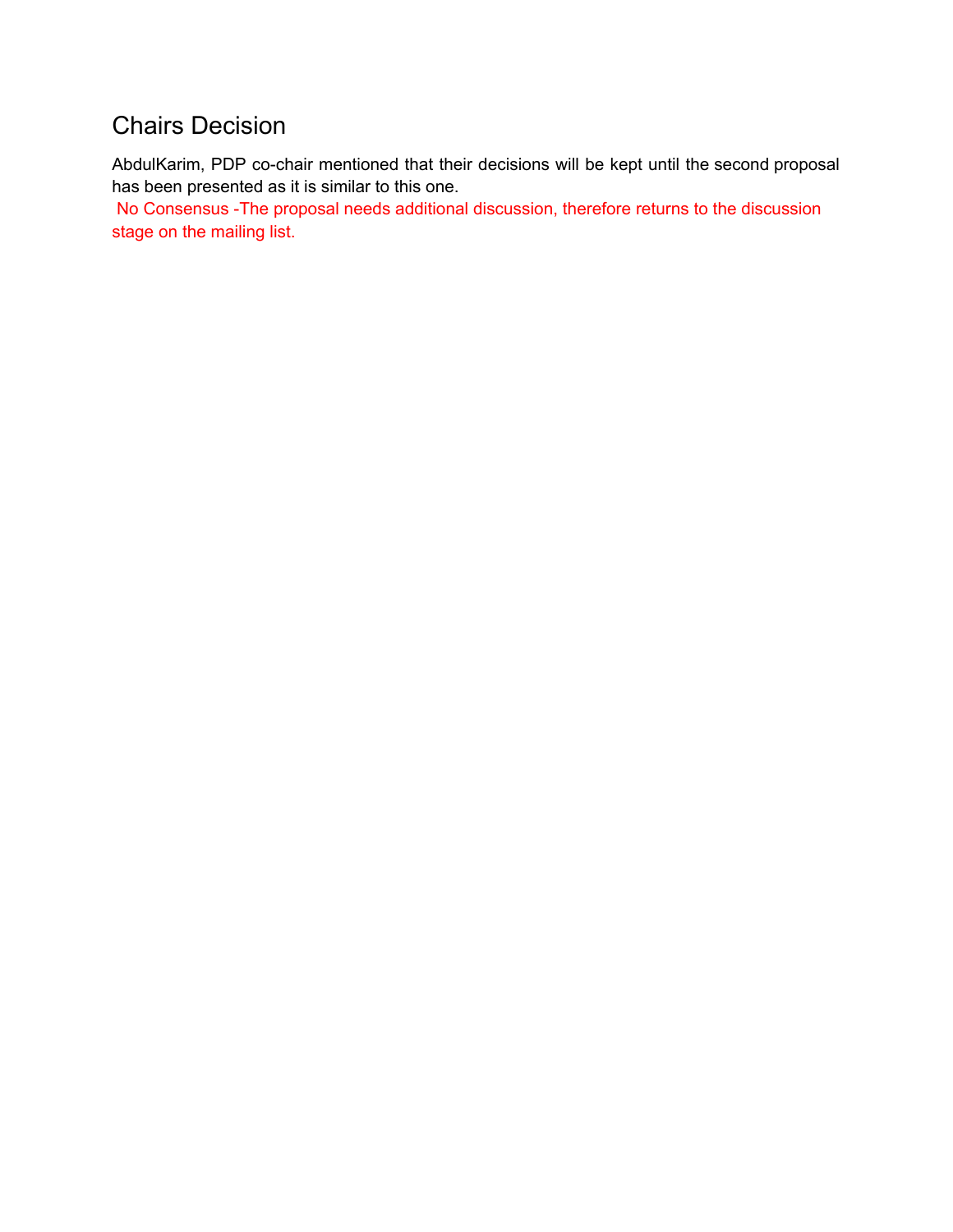PDP Working Group (WG) Guidelines and Procedures AFPUB-2020-GEN-002-DRAFT01

**Proposal URL** : https://afrinic.net/policy/proposals/2020-gen-002-d2

**Presentation URL** :

https://2020.internetsummit.africa/components/com\_afmeeting/speakers/246/1600275767\_tmpphpYMad3 T.pdf

Impact Assessment URL : https://afrinic.net/policy/proposals/2020-gen-002-d2#impact

#### Introduction by Author(s): Noah Maina

- ❖ The proposal serves a guideline on how the PDWG shall operate
- ❖ Defines clear roles and responsibilities for the PDWG co-chairs.
- ❖ Defines clear procedures for the working group administration.
- ❖ Defines the appointment process of co-chairs
- ❖ Consensus based appointment Secret Ballot (Ranked-Preferential Selection) Interim Appointment
- ❖ Individual Behaviour of members of the working group.
- ❖

### Staff Impact Assessment

Madhvi Gokool, AFRINIC Policy Liaison presented the impact assessment of this policy proposal. She mentioned that :-.

❖ Clarification requests are lengthy , so cannot be covered quickly and based on the feedback from authors, the impact assessment on the website will be updated.

### An overview of reactions from Participants:

- ❖ Adds in scenario which is not necessarily complexity
- $\triangle$  There needs to be clear as to the advantage that consensus has over voting system
- ❖ majority voting, or even ranked voting is more efficient, straightforward and transparent
- ❖ Brings complexities
- ❖ Chair by consensus will not work in this region
- ❖ Work done by mailing list would reduce the transparency
- ❖ Consensus in a large and diverse community will be something not may be painful but difficult to reach, if reachable, because it does not mean it is reachable all the time.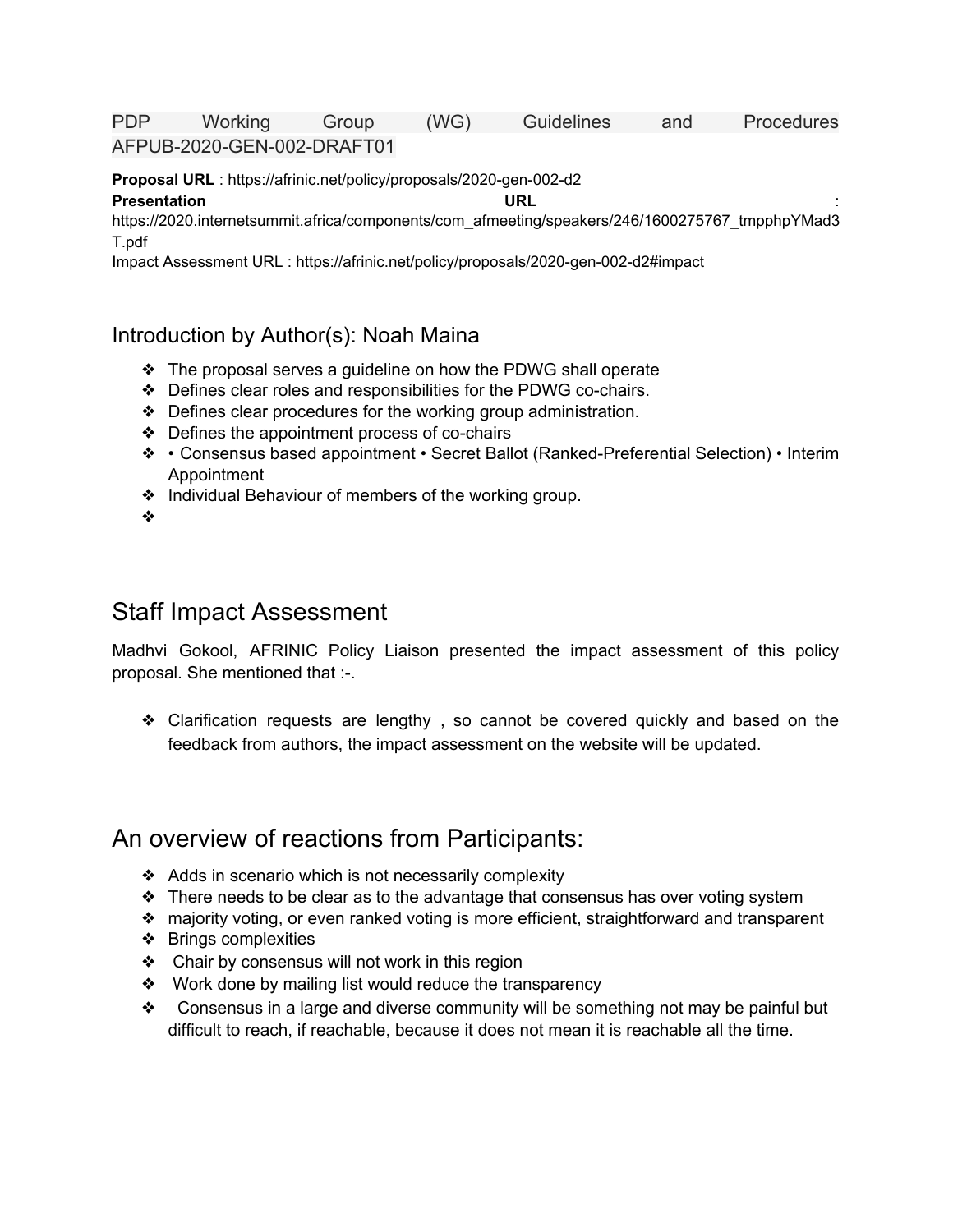# Co-Chairs Decision

No Consensus -The proposal needs additional discussion, therefore returns to the discussion stage on the mailing list.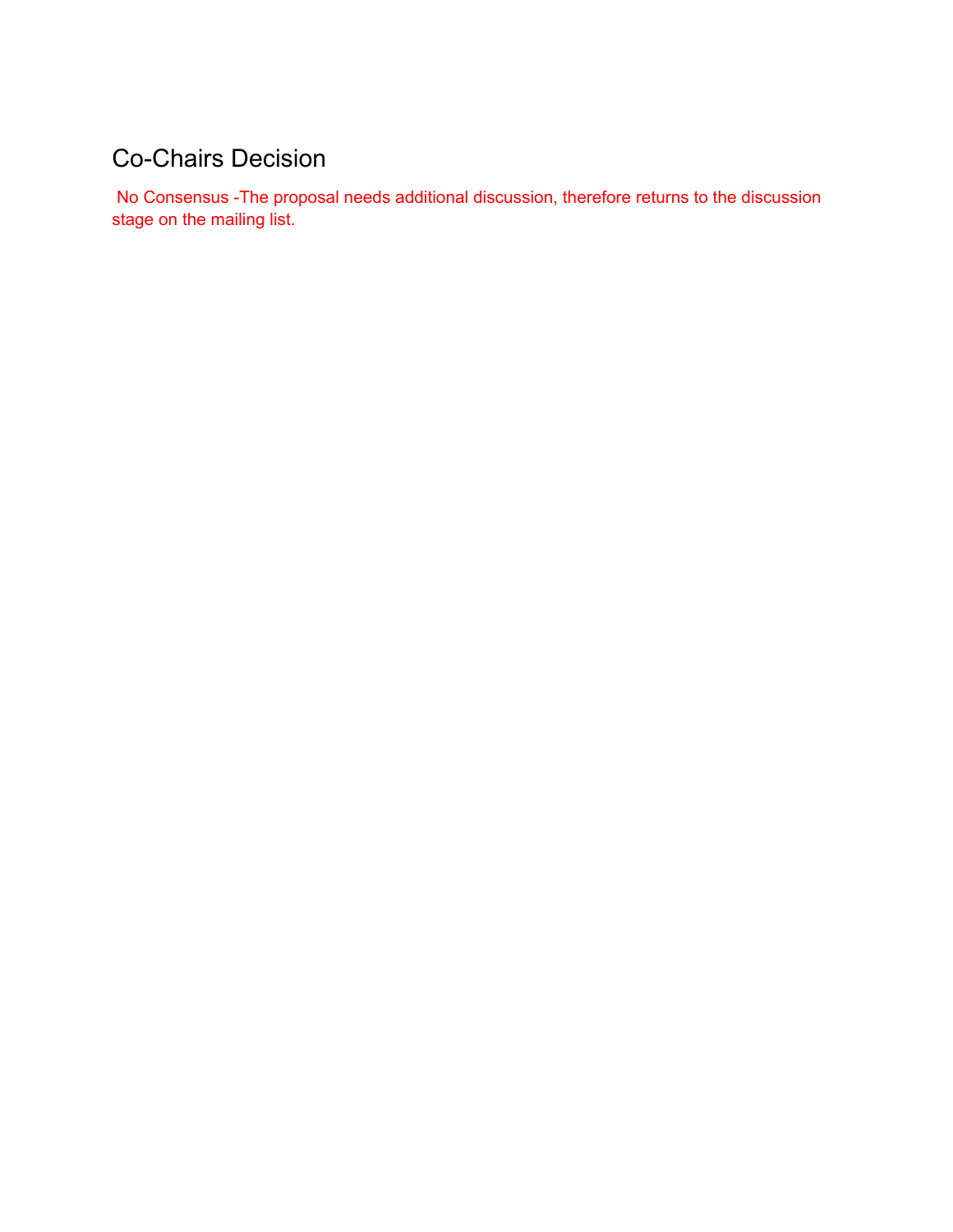# Chairs Election Process

**Proposal URL** : https://afrinic.net/policy/proposals/2019-gen-007-d2

**Presentation URL** :

https://2020.internetsummit.africa/components/com\_afmeeting/speakers/3283/1600275814\_tmpphpwYdP zw.pdf

Impact Assessment URL : https://afrinic.net/policy/proposals/2019-gen-007-d2#impact

#### Introduction by Author(s): Jordi Palet Martinez

- $\triangle$  This proposal tries to update the existing process, giving some specific timings, including it in the PDP
- ❖ Consensus in elections is still possible with this proposal and it happened this year for the PDP co-chair elections
- ❖ Elections start 3 months in advance of a PPM , where ratification is needed. The 3 months are needed in case of a type we need additional time to rank the rest of the candidates.

### Staff Impact Assessment

Madhvi Gokool, AFRINIC Policy Liaison presented the impact assessment of this policy proposal. She mentioned that :-

- ❖ Diversity requirements and who can nominate co-chairs
- ❖ Who can participate in the selection can be verified from the nailing list in the back end
- ❖ there is no impact on any registry function. If online elections (inaudible), we have the systems that can be customised for that
- ❖ Authors to clarify what are the roles that are directly involved in the PDP.
- ❖ Can the authors clarify what "The board may delegate some or all of the required functions into the Election and Nomination Committees." means in Section 3.3.2.15
- ❖ Section 3.3.2.15 also states that "the Board is the highest instance of appeal for matters related to the election". Does this mean that conflicts related to election shall not be handled in accordance with Section 3.5 of the CPM?

The author, Jordi Palet then clarified that :-

- ❖ Roles that are directly involved in PDP Board, appeal, election committee, ASO-AC, ICANN Board
- ❖ Bylaws do not make mention of the PDP co-chair election
- ❖ Bylaws and PDP do not explicitly mention that the board can empower committees to handle the election process and hence we would like to make it explicit in the proposal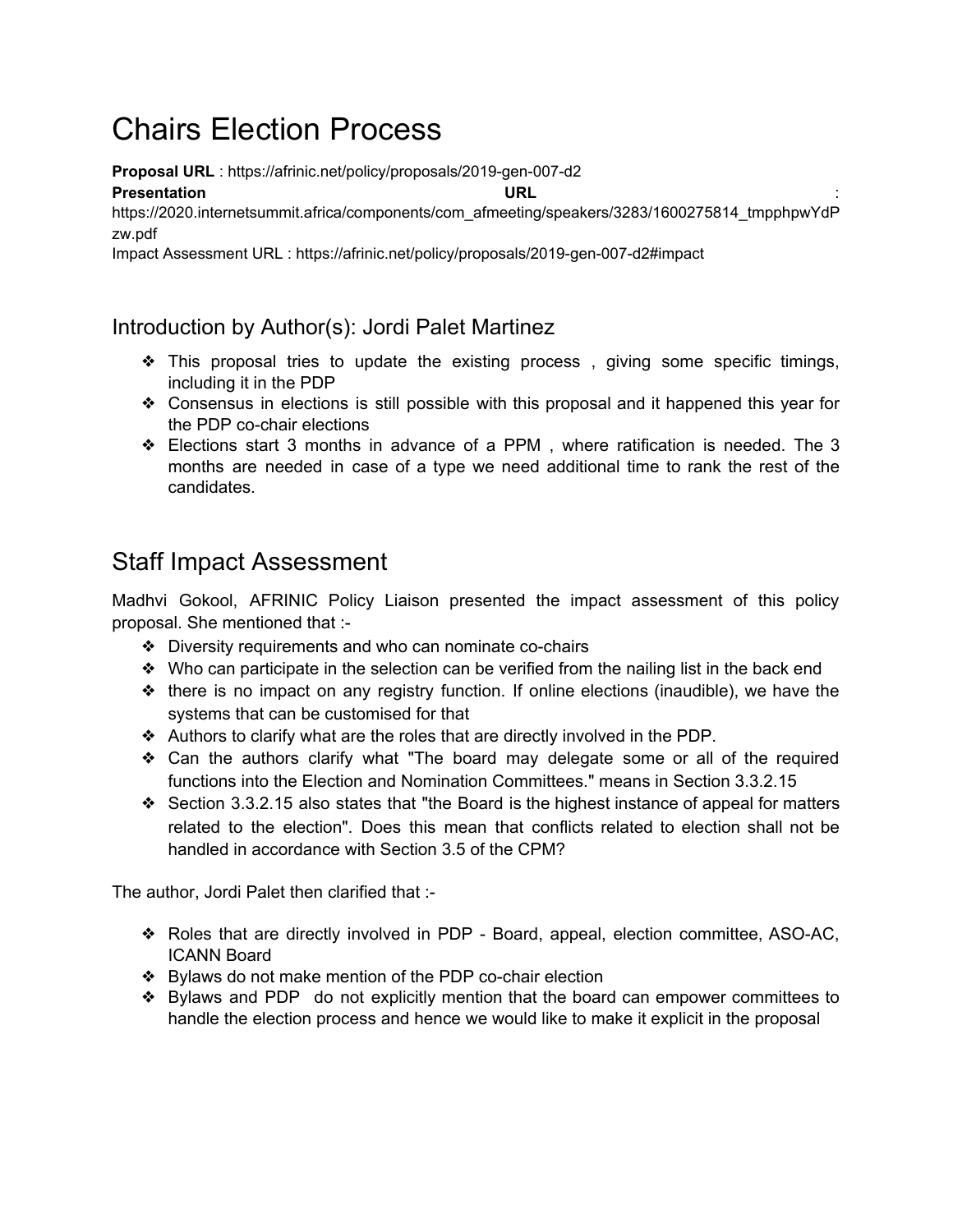## An overview of reactions from Participants:

- ❖ Section 3.3.2.2 does not clarify the mechanism that shall bring in fairness in the elections
- ❖ Discriminatory to limit electors as it will not allow someone twho has actively taken part in ⅘ months to participate.
- ❖ Avoid election fever
- ❖ Twisting Mailing list into voter register is not appropriate

### Response by Authors to contributions from participants

The author summarised that :-

- ❖ .fall back mechanism in case fraud is detected is an exceptional situation
- ❖ Difference between elections and consensus (the latter needs justifications)
- ❖ Electronic way to choose co-chairs, just like it's been done this time
- ❖ Voters register is taken a number of months from the mailing list

### Chairs Decision

AbdulKarim, PDP co-chair called all authors to come back. He requested the community to understand these 2 proposals and inform the working group as to what they think about these policies within the next 24 hours.

No Consensus -The proposal needs additional discussion, therefore returns to the discussion stage on the mailing list.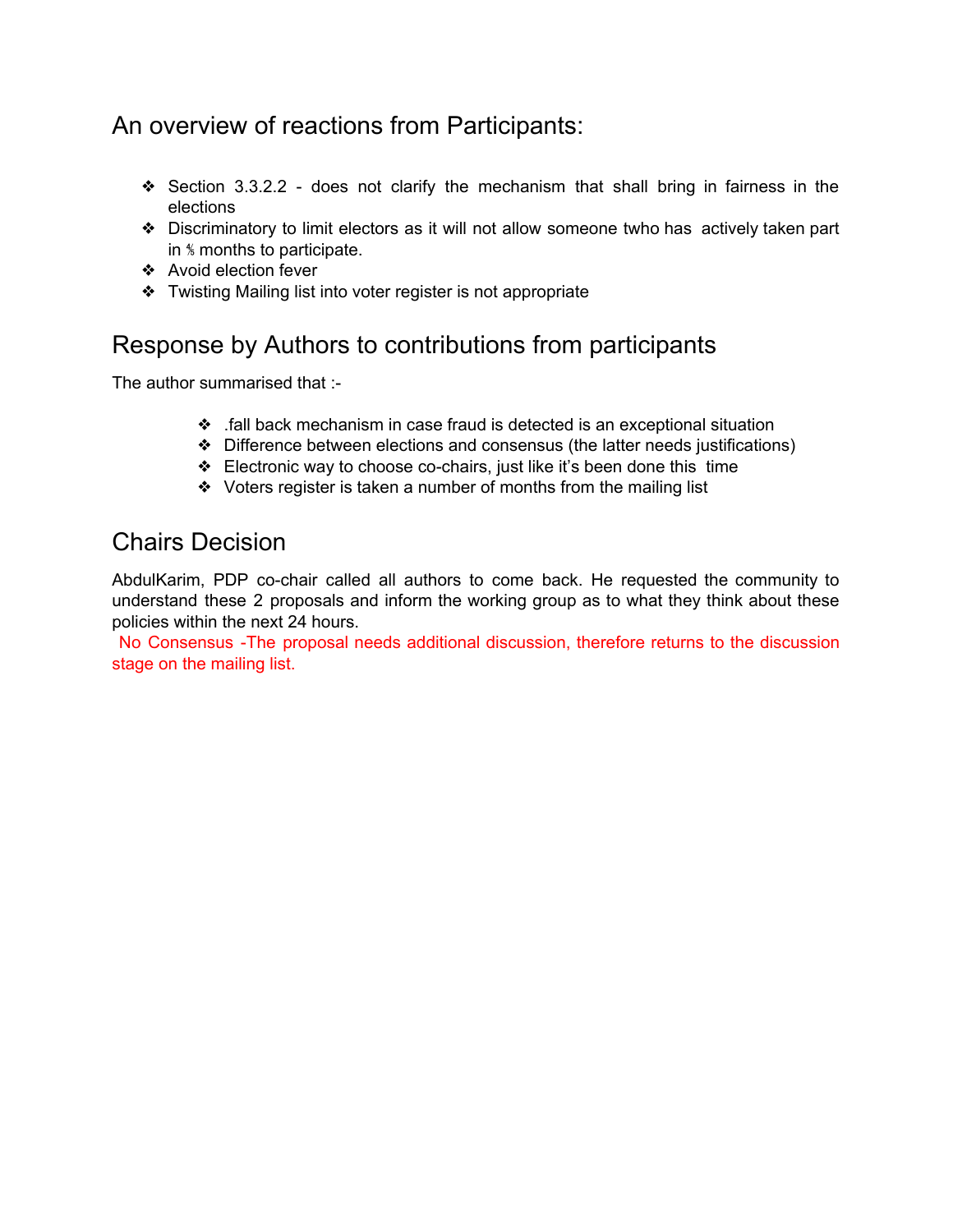# Board prerogatives on the PDP

**Proposal URL** : https://afrinic.net/policy/proposals/2020-gen-004-d2

**Presentation URL** :

https://2020.internetsummit.africa/components/com\_afmeeting/speakers/3283/1600275852\_tmpphpdUF1 3h.pdf

Impact Assessment URL : https://afrinic.net/policy/proposals/2020-gen-004-d1#impact

### Introduction by Author(s): Jordi Palet Martinez

- ❖ Board is about members and oversight of the community PDP process
- ❖ There was recently an appeal that failed because the terms of reference that the board had not brought to the PDP had a discrimination regarding it to be taken in consideration as part of the appeal itself.
- $\triangleq$  If the board wants to adopt a policy that amends somehow the PDP, they should submit it at the next meeting for the community to approve it. Otherwise, it will be invalid since that point.
- ❖ That is basically trying to comply with with ICANN ICP-2, the mandate of all of the registries, including AFRINIC, to oversight the community consensus basis process of the PDP.

## Staff Impact Assessment

Madhvi Gokool, AFRINIC Policy Liaison presented the impact assessment of this policy proposal. She mentioned that :-

- ❖ no impact on the system and operation
- ❖ According to the AFRINIC archives, In the absence of the terms of reference, one was drafted and shared with the community. They had implemented and set up the appeal committee in terms of reference. At the time the impact assessment was published, there was no other policy proposal that was under discussion or reached consensus about the terms of reference about the committee.

The author, Jordi Palet then clarified that :-

- ❖ No need to have a ToR . Other registries do not have these.
- ❖ Self contained
- ❖ Anything that modifies the PDP must be done by following the PDP

An overview of reactions from Participants: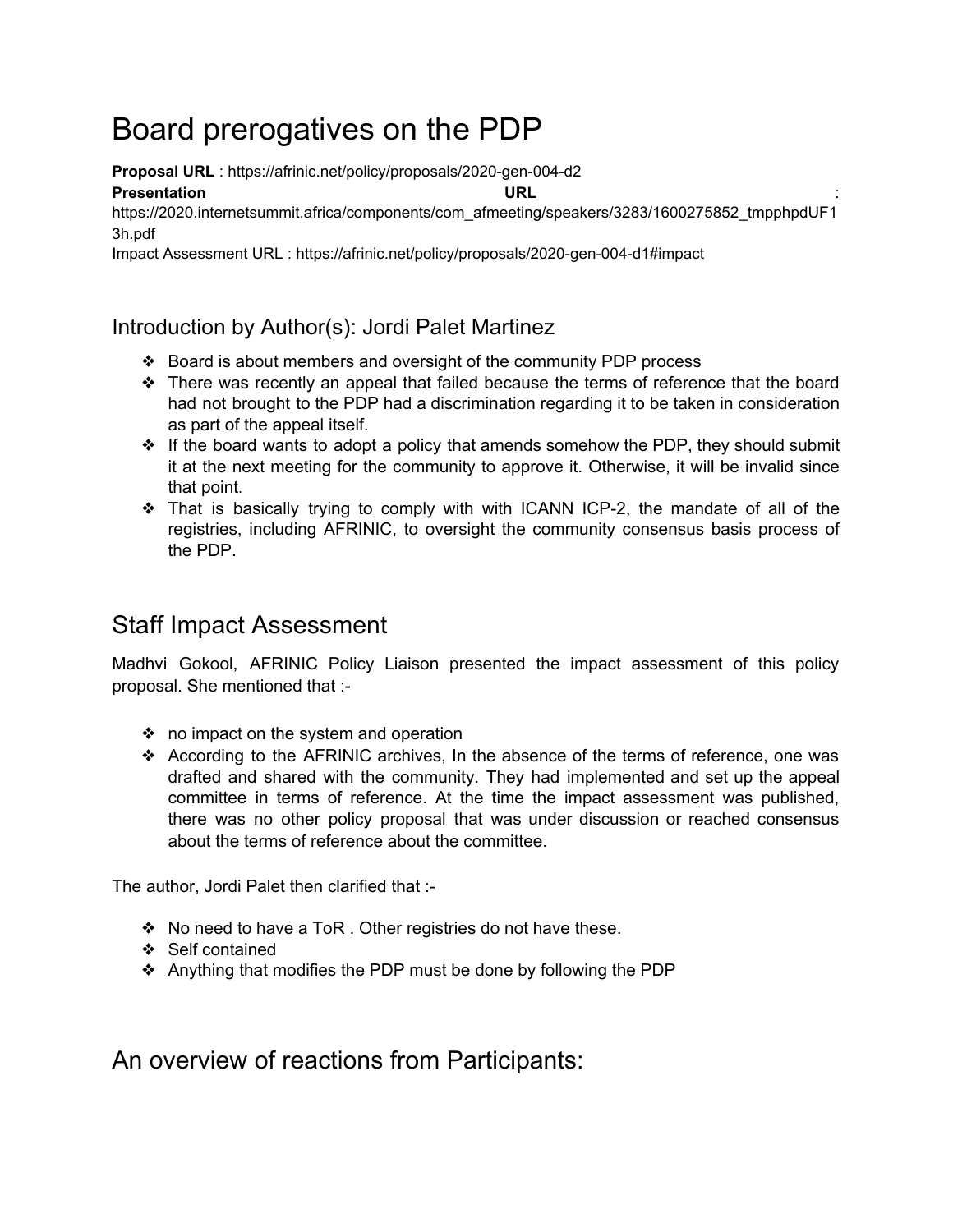Section 3.6.1 is not satisfactory. We should be discussing a finished proposal The ToR may not necessarily be a violation of the PDP

### Response by Authors to contributions from participants

The author summarised that :-

- ❖ .For the case of appeals , the ToR is not needed
- ❖ This proposal cannot be held until we have processes to solve the problem
- ❖ Terms of Reference are being used as an example and were not done according to the PDP

### Chairs Decision

While no consensus was announced on Day 1, the co-chairs mentioned the following on Day 2 , when they were announcing their decisions on all policies.

This proposal aims at clarifying how the board and the PDWG works. However, there were a few oppositions to this proposal except for a specific section.

- a. It seems like a piecemeal approach to dealing with issues.
- b. Opposition to the section below

*"As an exception of the preceding paragraph, in the absence of elections processes for aspects related to the PDP (co-chairs, appeal committee), those aspects will be still handled by the board in consultation with the community. However, this is also a temporary measure and also specific draft policy proposals should be introduced for that*". The authors agreed to remove the above section hence

Chairs Decision: Consensus provided the above section is removed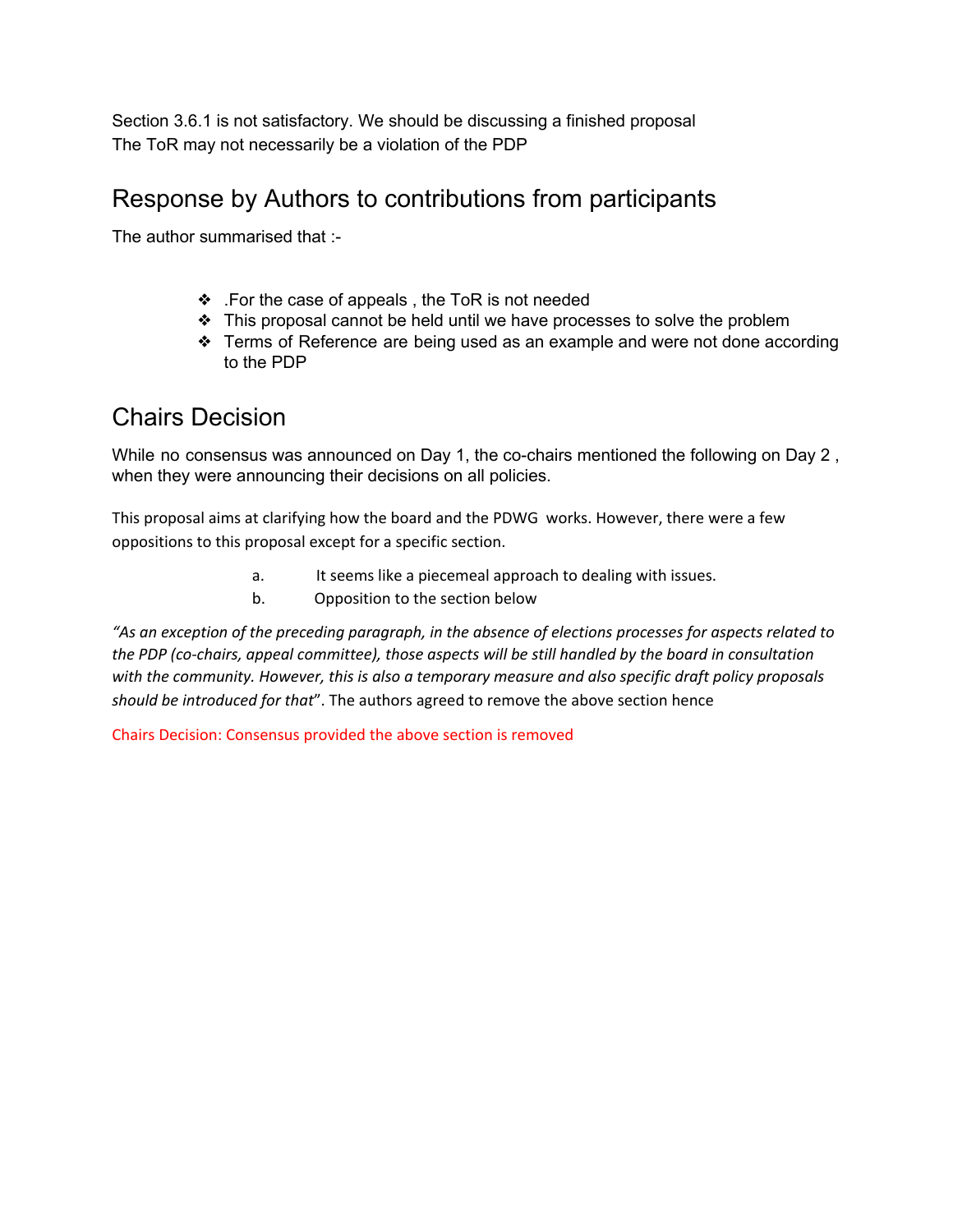# Policy Compliance Dashboard

**Proposal URL** : https://www.afrinic.net/policy/proposals/2020-gen-001-d1 **Presentation URL** [https://2020.internetsummit.africa/components/com\\_afmeeting/speakers/3283/1600275872\\_tmpphpQxpa](https://2020.internetsummit.africa/components/com_afmeeting/speakers/3283/1600275872_tmpphpQxpay0.pdf) [y0.pdf](https://2020.internetsummit.africa/components/com_afmeeting/speakers/3283/1600275872_tmpphpQxpay0.pdf)

Impact Assessment URL : https://afrinic.net/policy/proposals/2020-gen-001-d1#impact

#### Introduction by Author(s):Jordi Palet Martinez

The author, Jordi P. Martinez introduced the policy proposal mentioning that the policy can be read by the PDWG on the AFRINIC website. He mentioned that :-

- ❖ AFRINIC RSA mandates members to comply with the AFRINIC policies which are developed via the PDP.
- ❖ In some situations, this is well defined but it happens that not all the members are following changes to existing policies on the mailing list. While members can be alerted by staff, the process is manual.
- ❖ In order to save money and facilitate the work of the staff, the policy compliance dashboard will verify periodically and automatically, every policy that needs to be complied with by members. The dashboard will be a help to the members
- ❖ When the dashboard detects something that doesn't match the policies, it will notify the members.
- ❖ Manual notification costs staff and money.
- ❖ While the implementation of the dashboard will cost and take some time, in the mid term, automation will save resources.
- ❖ In addition, The idea is also to take the opportunity to define what happens with resources, which is not actually defined in the PDP.
- ❖ Staff can still take exceptional measures .

### Staff Impact Assessment

Madhvi Gokool, AFRINIC Policy Liaison presented the impact assessment of this policy proposal. She mentioned that :-

- ❖ Clarification requests to the authors were as follows :-
- Author(s) to clarify if Section 5 means that :- Two months after the resources are published, AFRINIC will back up and then remove the domain objects linked to the resources from its whois database. Once the member re-establishes contact and resolves its non-compliance issues, the domain objects will be registered in the AFRINIC whois database.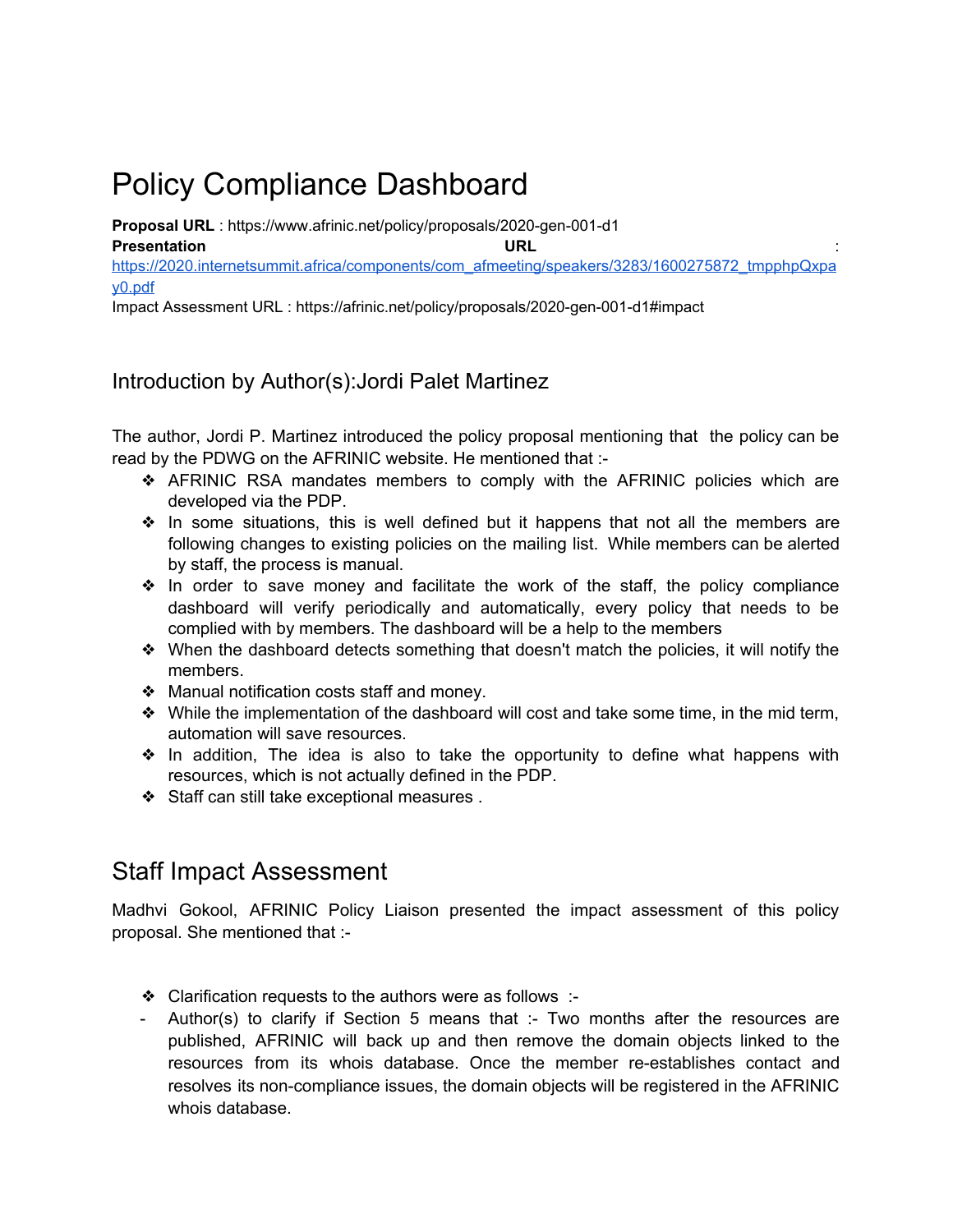- Tracking of repeated and/or continued policy violations. For consistency, policy authors may propose a threshold that mandates action and also clarify when and how the counters get reset.
- AFRINIC shall publish resources under breach for a maximum of 3 months, where would the publishing ideally happen: as WHOIS remark/comments in the inet(6)num objects? Or Publicly accessible web page?
- The policy proposal mentions a quarantine period of 2 years for ASN/IPv6. The quarantine period is currently 12 months and AFRINIC staff suggests that the quarantine period would best be left as an operational decision rather than have it specifically stated in the policy, as some factors may arise requiring urgent review of such a time frame.
- The policy proposal has an impact on AFRINIC members.
- The impact on systems and procedures are as follows :- Internal procedures are internally being used to help the members will be reviewed. staff will have to follow up with resource members in regard to persistent non-compliance.
- Whois There is no perceived impact on whois unless the author clarifies that we will update the whois objects in the remarks for the publication of non-compliance.
- myAFRINIC, significant development is required for the dashboard. Myafrinicv2 is currently under development within AFRINIC at the moment.
- ❖ Timeline If this proposal reaches consensus , six months after the deployment of AFRINIC version 2 is the most likely timeline of implementation. The reason being, the scope for the first deployment of myAFRINICv2 has already been finalised and is currently under implementation.

The author, Jordi Palet then clarified that :-

- ❖ Compliance and non-compliance are clear as every CPM section identifies what is correct and what is not.
- ❖ The policy is a list of examples of possible violations. That is why we have an informative section in the policy
- ❖ Every CPM lack of compliance can be different and therefore it's best left to staff to decide on the threshold.
- ❖ Publishing of the resources under breach should be a staff operational decision.
- ❖ Two years for quarantine gives sufficient time to make sure that they are clean and it's a security mechanism.
- ❖ For resources that are no longer available, no need to quarantine for a year. It may be more important to get the resources than clean them.
- ❖ Staff can also take the decision in case a 16-bit ASN is needed.
- ❖ Implementation of the policy can be progressive as automation of every policy compliance is being requested here.

### Contributions from participants

- ❖ Some member do not follow policy
- ❖ it is important that we acknowledge compliance is really important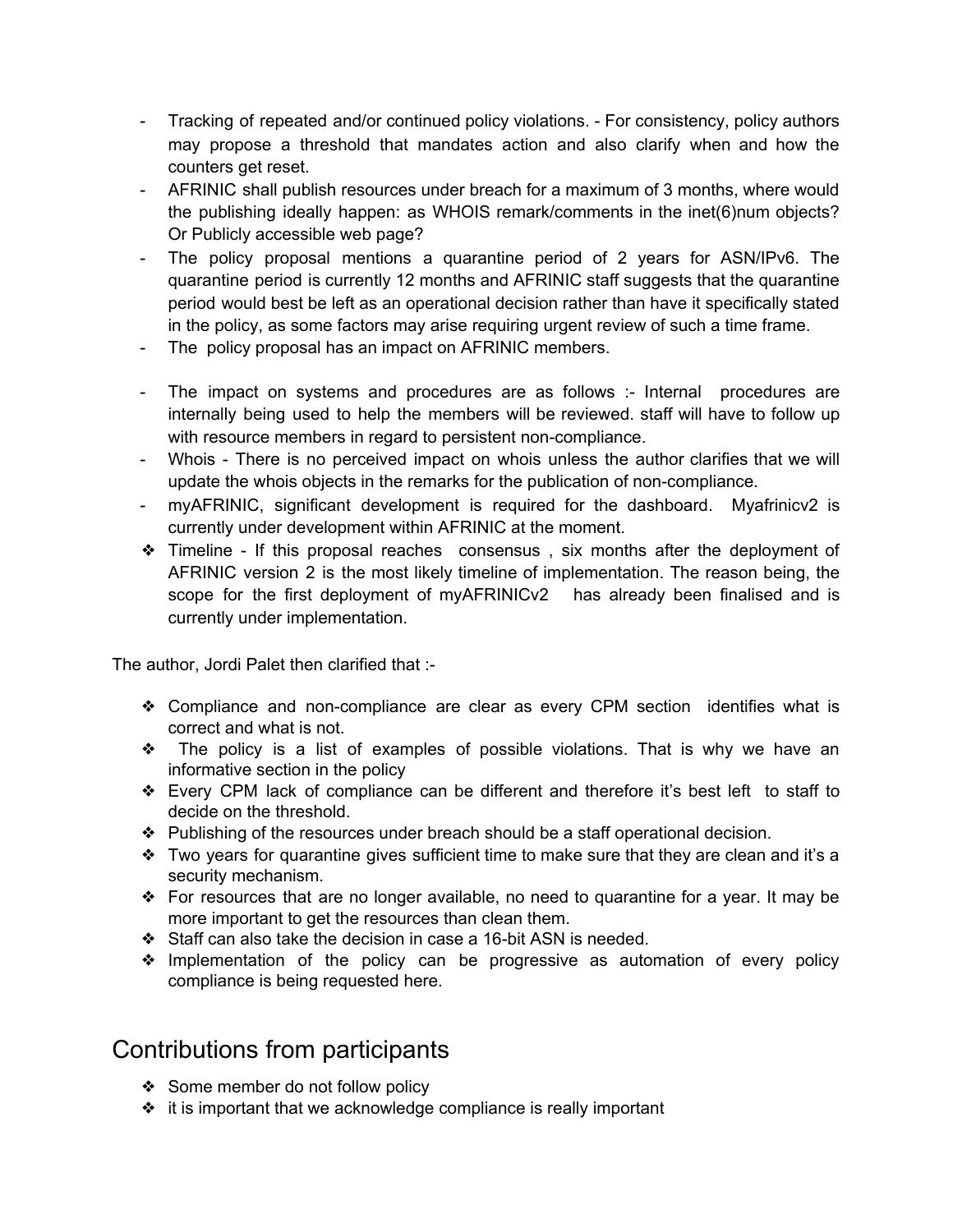- ❖ Policy is important and AFRINIC members need to comply with policies and RSA
- ❖ an effort in the right direction to have some better Internet for Africa
- ❖ Acting responsibly by ensuring compliance . Criteria involved can be discussed in operations
- ❖ Community should not complain for staff.
- ❖ The proposal is more of an operational matter
- ❖ Will entail more resources to develop & maintain the platform
- ❖ Duty of AFRINIC staff to inform members about non-compliance.
- ❖ redundant because as far as I know it is the duty of AFRINIC staff to notify members of violations.
- ❖ Is there enough data to support the cost benefits? Need to be careful to not overwhelm the AFRINIC budget
- ❖ Members can dismiss automatic notifications
- ❖ Administrative function

### Response by Authors to contributions from participants

The author summarised that :-

- 1. Staff can partially undertake manual part of the work
- 2. No scarcity of ASNs and IPv6 is not a problem
- 3. PDP is about efficient use of resources
- 4. Cost of implementation is towards keeping resources and better than cost of going to the Courts to recover the resources.

### Chairs Decision

No Consensus - The proposal needs additional discussion and therefore returns to the discussion stage on the mailing list.

# PDP co-chair election Results

The chairperson of the election committee for this year, Mrs Guylaine Layra gave a brief overview of the election process that was carried out for the election of the PDP co-chair. The process was announced .during August 2020. That provides a virtual election for all of the open seats this year. In terms of the steps followed for the PDP co-chair and the election, we did a registration period and proposed the voters register. Subsequently the elections started for the PDP and NRO on 14 September 2020. That started on September 14 and closes today , 16 September at 12:0O UTC.

The ECOM thanks all those participated and that they have done their best to ensure that the election is fair for everyone.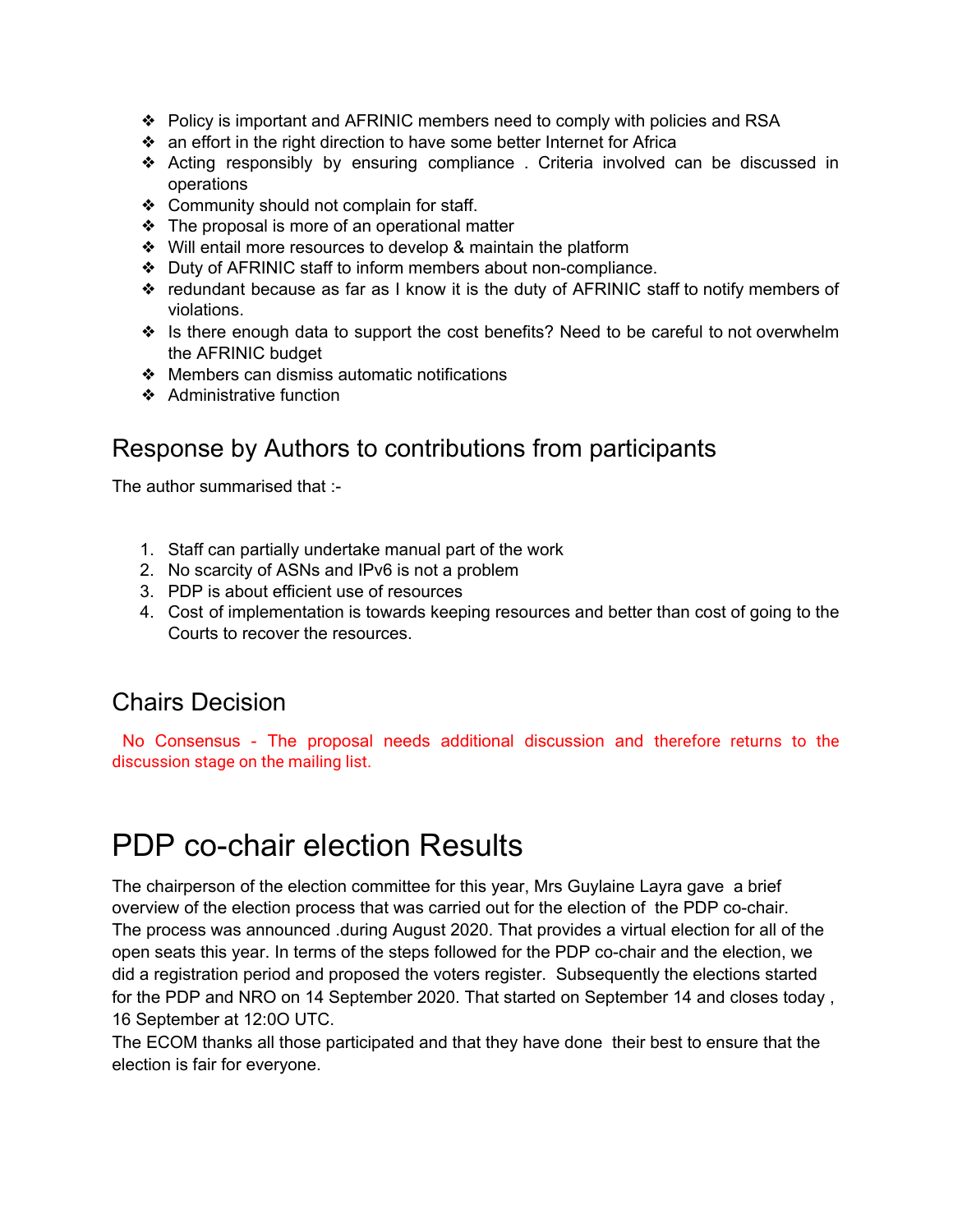Mark Elkins, Chair of the Nomination Committee for 2020 mentioned that a few minutes ago, a private zoom meeting was held with the following persons present :-

Eddy Kayihura, AFRINIC CEO, Mark Elkins, Guylaine Layra, Ashok Radhakissoon, Cedrick Mbeyet, David Njuki and Kishna Dhondee.

Observers were Paul Wilson, Lucky Masilela and Jean-Robert Hountomey.

NRO-NC/ASO-AC election result - Saul Stein won with 59 votes. Janvier came second with 34 votes. Saul Stein is the elected representative of AFRINIC to the NRO-NC/ASO-AC Policy Development Working Group chair - Abdulkarim Oloyede is elected.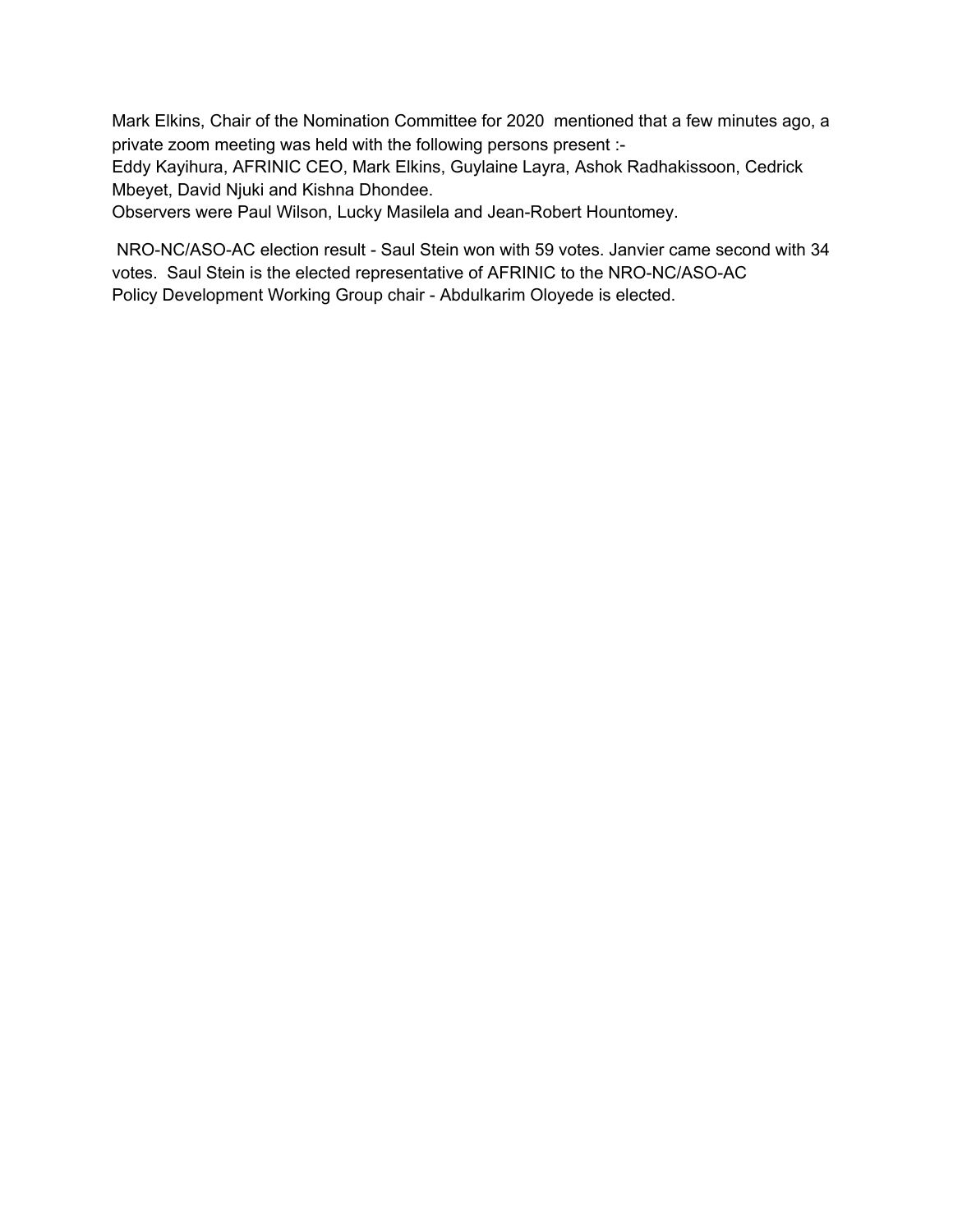# DAY<sub>2</sub>

Date : 17 sep 2020

The session was opened by Moses Serugo, PDP co-chair at 09h15 UTC. He covered the agenda (5 policies) that will be discussed and reminded that the interventions in the queue will be First Come First Served and requested that they are limited to 1 minute

## **Agenda**

1) Abuse Contact Policy Update AFPUB-2018-GEN-001-DRAFT06

(2) RPKI ROAs for Unallocated and Unassigned AFRINIC Address Space

AFPUB-2019-GEN-006-DRAFT02

(3) IPv4 Inter-RIR Resource Transfers (Comprehensive Scope)

AFPUB-2019-IPv4-002-DRAFT04

(4) AFRINIC Number Resources Transfer Policy AFPUB-2019-GEN-002-DRAFT02 - Gregoire

Olaotan Ehoumi, Mukhangu Noah Maina, Komi Elitcha, Adeola A. P. Aina, and

(5)Resource Transfer Policy AFPUB-2019-V4-003-DRAFT02- Anthony Ikechukwu Uba

(6) Open Mic

## 1) Abuse Contact Policy Update AFPUB-2018-GEN-001-DRAFT06

*Proposal URL*: https://afrinic.net/policy/proposals/2018-gen-001-d6 *Presentation URL: [https://2020.internetsummit.africa/components/com\\_afmeeting/speakers/3283/1600367426\\_tmpph](https://2020.internetsummit.africa/components/com_afmeeting/speakers/3283/1600367426_tmpphpmdWy3J.pdf) [pmdWy3J.pdf](https://2020.internetsummit.africa/components/com_afmeeting/speakers/3283/1600367426_tmpphpmdWy3J.pdf)*

*URL of staff impact assessment - <https://afrinic.net/policy/proposals/2018-gen-001-d6#impact>*

### Introduction by Author(s):Jordi Palet Martinez

- ❖ Mnt-irt object in the whois database for abuse reporting and a minimum fraction of members use it. Impact analysis has numbers for this.
- ❖ The policy makes mandatory object for abuse reporting. Rename mnt-irt to abuse -c and requests AFRINIC to validate it every six months.
- ❖ If validation fails , after 15 days, AFRINIC shall receive a notification so they can escalate to other contacts of the organisation .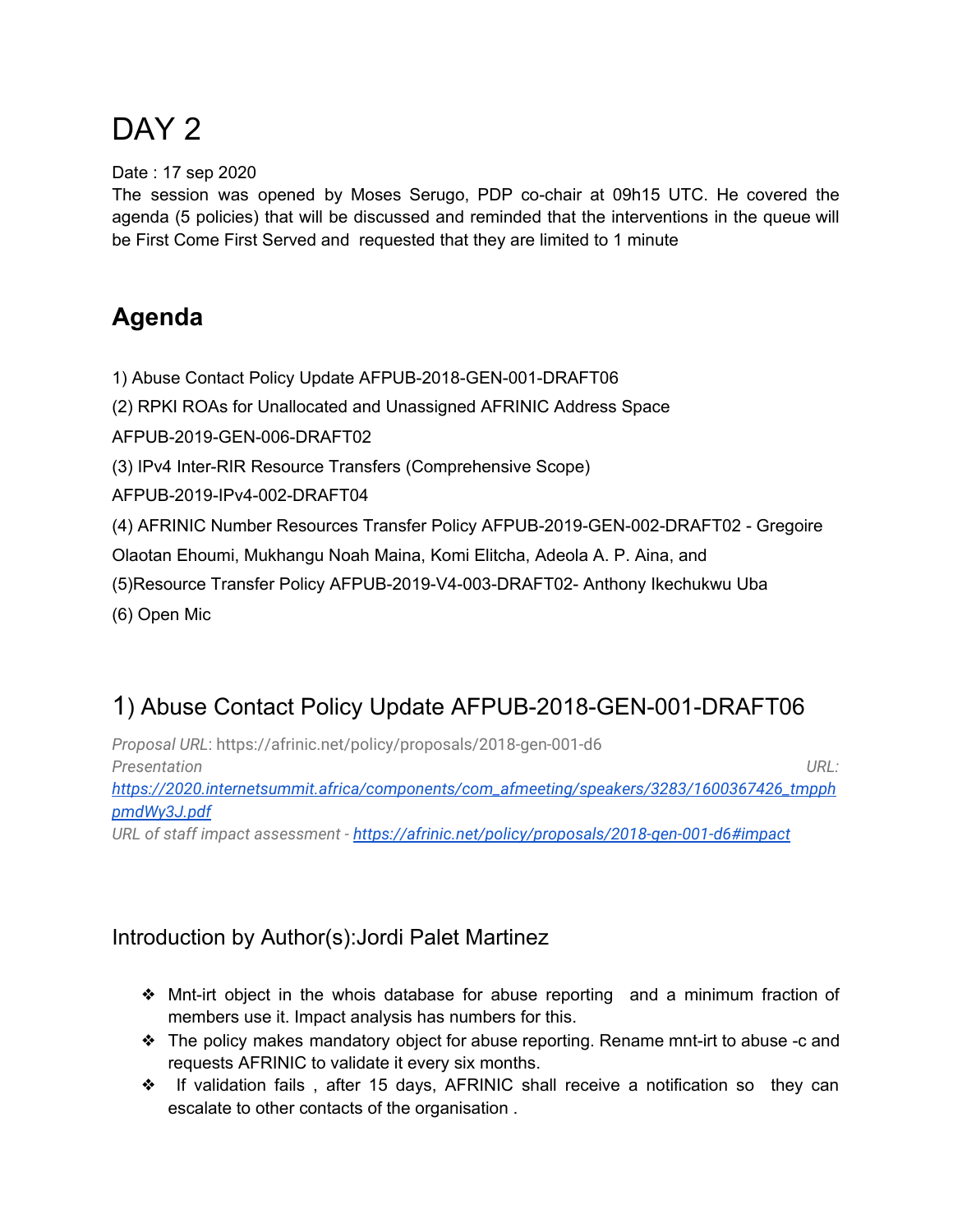- ❖ The 6 month and 15 days validation periods AFRINIC can update according to operational experience and report it back to AFRINIC community.
- ❖ AFRINIC shall decide when the policy can be implemented , taking into consideration time and resources .
- ❖ The first validation may not be concluded in 6 months it does not matter and , but the main goal is to ensure that the database is as accurate as possible
- ❖ An equivalent proposal has been implemented in APNIC region, is under implementation in LACNIC region and under discussion in the RIPE region.

### Staff Impact Assessment

Madhvi Gokool, AFRINIC Policy Liaison presented the impact assessment of this policy proposal. She mentioned that :-

- ❖ Impact assessment is determined collectively by a group of staff who go through the policy proposal and identify ambiguous text, clarifications from authors before determining the impact on the systems.
- ❖ If coding is required , staff will also try and determine the amount of time implementation shall take and if the time exceeds the timelines mentioned in the CPM, staff will inform the authors . We also note that at times, authors are flexible and allow for phased implementation.
- ❖ In regard to the abuse contact policy proposal , members will be impacted. IA is documented on the website next to the policy proposal .
- ❖ Clarification regarding the policy does not impact the Legacy resources.
- ❖ Implementation of the policy will require AFRINIC to update its procedures and improvement to accuracy and currency of registry data are expected.
- ❖ Myafrinic and whois will be impacted as abuse-c will have to be enforced on the objects
- ❖ Members will be provided with a tool to implement the abuse-c and to validate the mailbox.
- ❖ A table summarising the number of objects covered by mnt-irt was shown and only 28 members out of 1857 resource members adopted the mnt-irt (currently abuse-c) at the moment.
- ❖ The policy can be implemented within 6 months from Last Call and an input from the MS team is that compliance for members shall take

The author has clarified that :-

- ❖ the proposal is silent on whether the abuse contact shall apply to Legacy Holders.
- ❖ Criteria adopted for staff is good for them
- ❖ Staff shall accommodate their resources to implement the policy.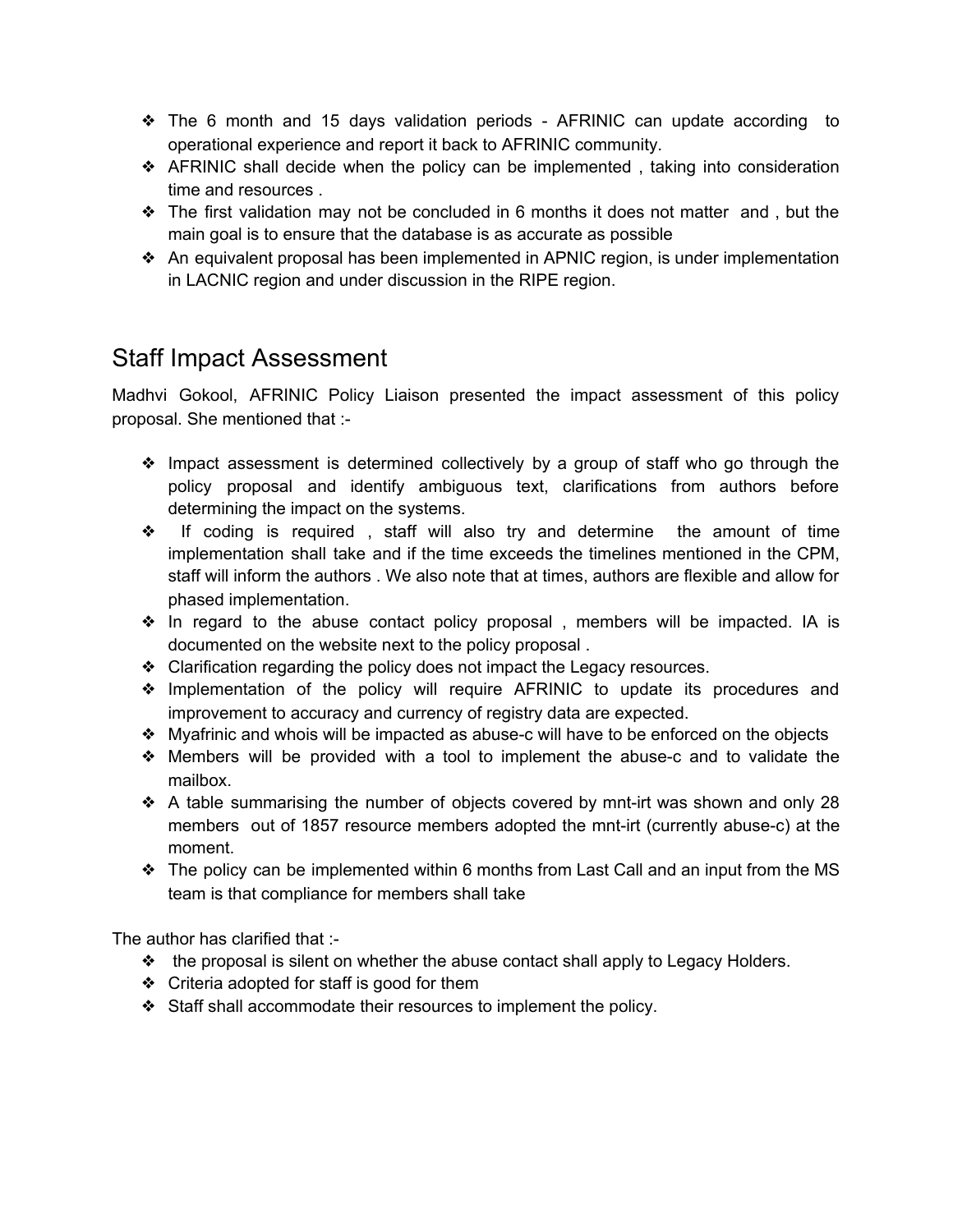## Contributions from participants

- ❖ AFRINIC has not launched a campaign/webinar to encourage its members to adopt the mnt-irt.
- $\triangleleft$  Abuse-c as person object and used as an attribute -- for orgs ? or on inetnums etc
- ❖ This should be mandatory and it should have been done a long time ago. It is needed for a safe Internet operation in the region.
- ❖ Those running networks need to act responsibly , be reachable and noone can respond for them
- ❖ Those running networks are supposed to be the service of your end users and means that many things(contacts) are publicly known and verifiable.
- ❖ RIRs have no ability and the proposal does not offer a specific and regulated description of the term abuse
- ❖ Afrinic is not entitled to force members to report abuses since Afrinic doesn't hold the ability to identify what is considered an abuse
- ❖ No accountability mechanisms to make it work

### Response by Authors to contributions from participants

- ❖ Definition of an abuse anything against your network that you did not authorise is not an abuse
- ❖ Policy ensures that every member has an abuse mailbox.
- ❖ Cost of abuse is taken by AFRINIC at the moment as it receives all the abuse reports
- ❖ AFRINIC resources are being filtered more and more
- ❖ The policy is working in other RIRs
- ❖ Abuse are cross-borders and responsibility to make proper the usage of resources is up to the registry. Misuse of resources and allowing customers to misuse the resources in other regions is against the contract

### Chairs Decision

Moses Serugo , PDP co-chair, mentioned that they will get back on this so as to take more time to process all the information.

No Consensus -The proposal needs additional discussion and therefore returns to the discussion stage on the mailing list.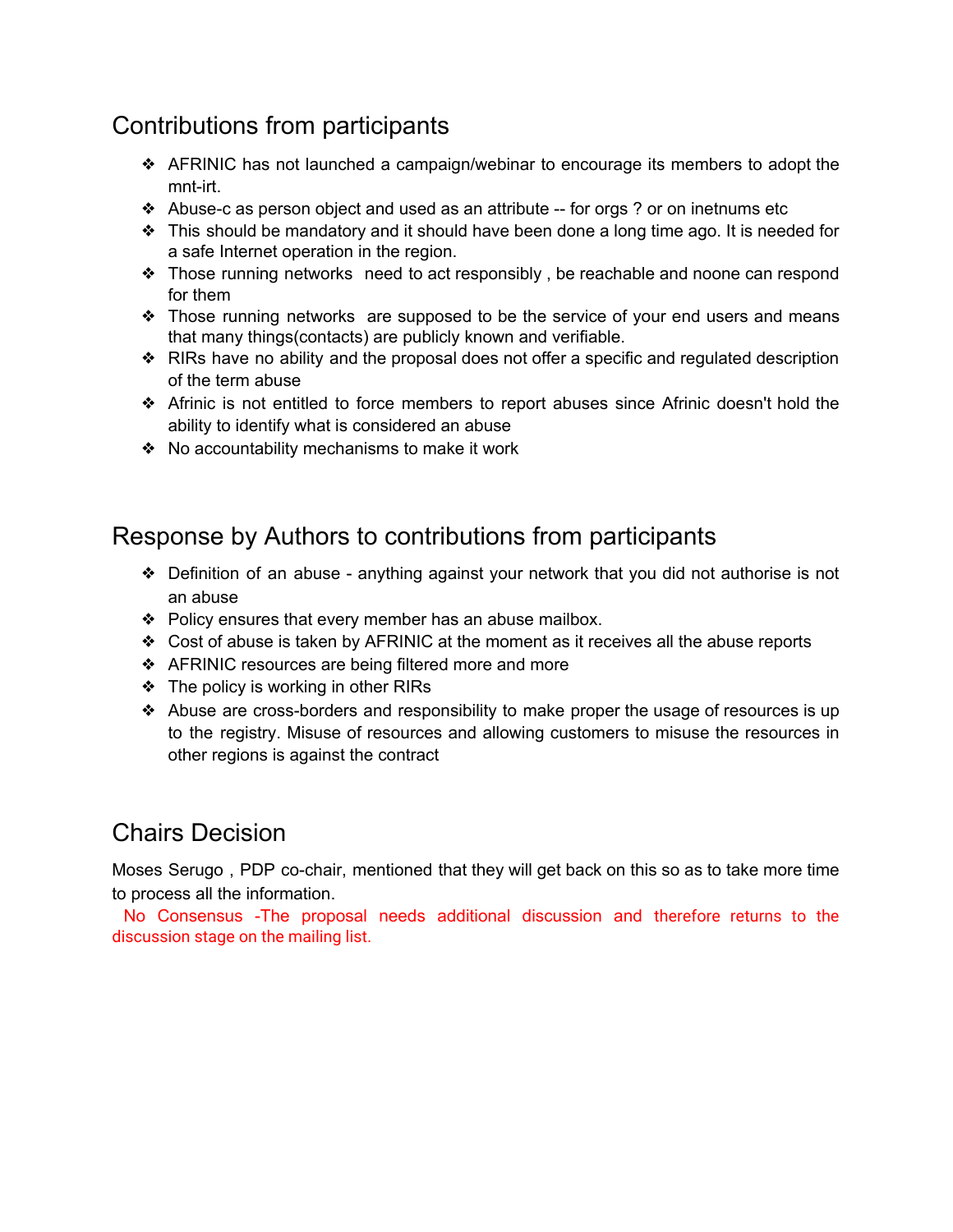# (2) RPKI ROAs for Unallocated and Unassigned AFRINIC Address Space AFPUB-2019-GEN-006-DRAFT02

*Proposal URL*: https://afrinic.net/policy/proposals/2019-gen-006-d2 *Presentation URL: https://2020.internetsummit.africa/components/com\_afmeeting/speakers/3283/1600367442\_tmpph pB5D3dx.pdf*

*URL of staff impact assessment :* https://afrinic.net/policy/proposals/2018-gen-001-d6#impact

#### Introduction by Author(s):

The author introduced the policy proposal and raised the following elements :-

- a) Reason for conflicts and questions is that people don't understand
- b) RPKI is an opt-in service
- c) Objectiove of AS0 is to ensue that bad people are not announcing available resources of AFRINIC
- d) Secure network if you wish
- e) This is not for the space that belongs already to a resource member
- f) A member who does not want to use part of its resources at the moment can still create and AS0
- g) Based on implementation report of APNIC, this proposal is telling AFRINIC that if it wants to implement a separate TAL, this becomes an opt-in service and provides separate measurements
- h) Authors are unable to update their proposal if the co-chairs do not declare consensus and state what is wrong.

### Staff Impact Assessment

Madhvi Gokool, AFRINIC Policy Liaison presented the impact assessment of this policy proposal. She mentioned that :-

- ❖ This proposal requires AFRINIC to create ROAs with origin AS0 for all its unallocated and unassigned IPv4 and IPv6 address space that it currently administers. unallocated and unassigned space here means available and reserved space as per the AFRINIC extended delegated stats file.
- ❖ New prefixes received from IANA/PTI would immediately have AS0 ROA's.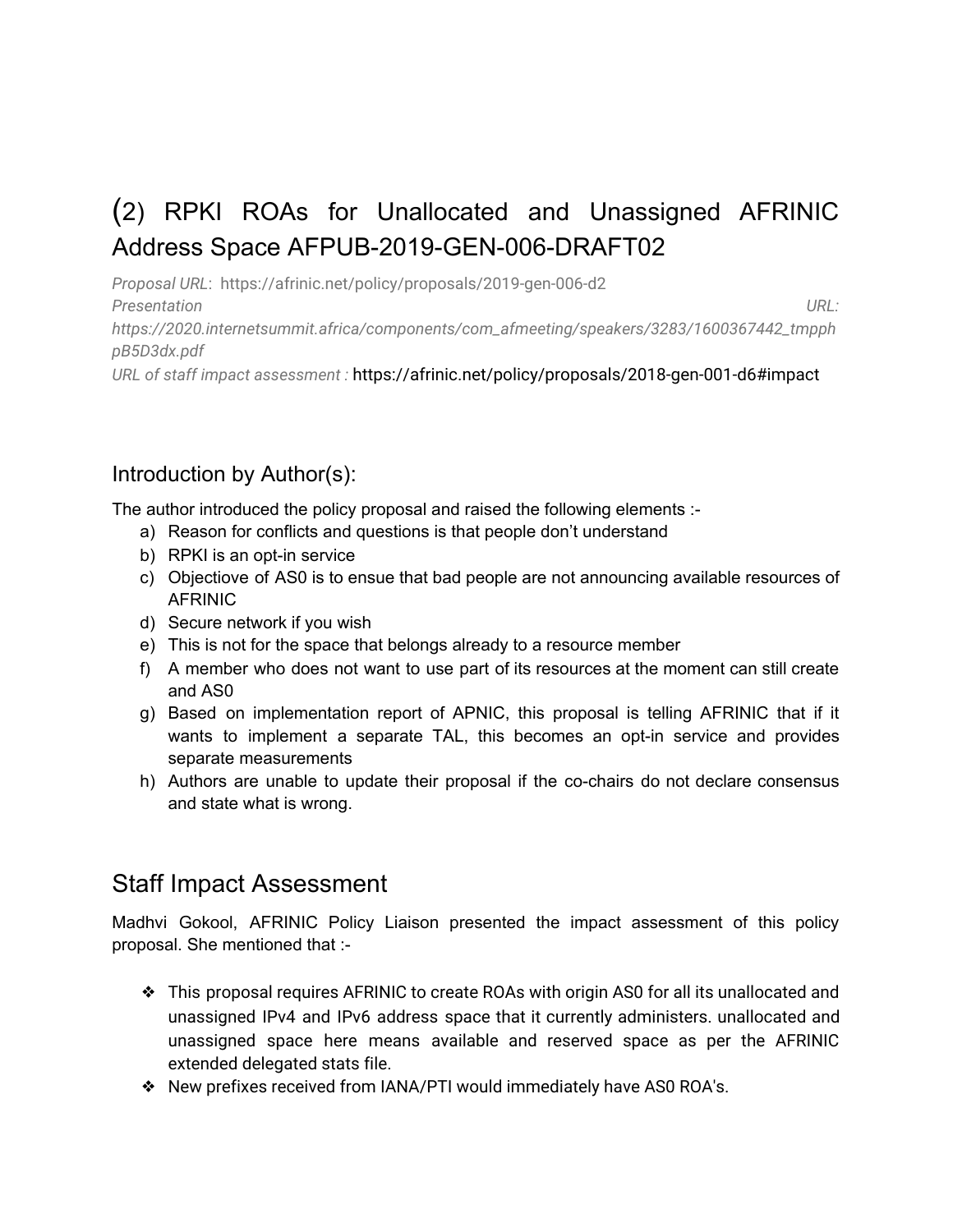- ❖ Any prefixes returned by or reclaimed from members will also have AS0 ROAs
- ❖ When AFRINIC allocates address space to one of its Resource Members, the RPKI ROA or ROAs with origin AS0 covering the space will first have to be revoked AND not be visible in the repositories, before the allocation/assignment can happen.
- ❖ The process for ROA validity periods and release of ROAs before assignment/allocation by AFRINIC is left for AFRINIC staff to define in internal procedures.
- ❖ A clarification as to what will be the validity period of these AS0 ROAs? 10 years? was put forward to the author.
- ❖ The prefix sanity checker of AfRINIC verifies that the unallocated space of AFRINIC is not being routed on the internet and that it is able to delegate clean resources to its members. If the policy proposal reaches consensus, it will reinforce the checks.
- ❖ Impact will be on systems, registry functions and AFRINIC will ensure that AS0 ROAs will be created for an resources that come into the AFRINIC inventory from IANA/PTI and also reclaimed and returned resources
- ❖ Tests were done and it takes about 5 minutes for AS0s to be revoked before the resources can be issued
- ❖ Policy can be implemented within 6 months from Last Call .

The author has clarified that :-

❖ Validity period of ROAs can be at staff's discretion.

### Contributions from participants

- ❖ Support the proposal provided confirmation is received that the process can be trusted fully to prevent the unissued resources from being misused by AFRINIC staff
- ❖ Easy to be implemented
- ❖ Impact on resource holders is not just determined by their decision to opt-in and opt-out and dependent on the neighbours routing policy. Downsides on reclaimed space.Not clear that routing traffic towards bogons are a significant challenge. Bogons are already filtered on some networks. Be careful of not introducing any downsides.
- ❖ In terms of monitoring unauthorised announcements of unallocated space, this will be more complicated . Monitoring has to be done from a specific vantage point that did not use origin validation in order to see the unauthorised announcements . 5 min time alluded to is only true when publishing and revoking new objects. Several other factors are involved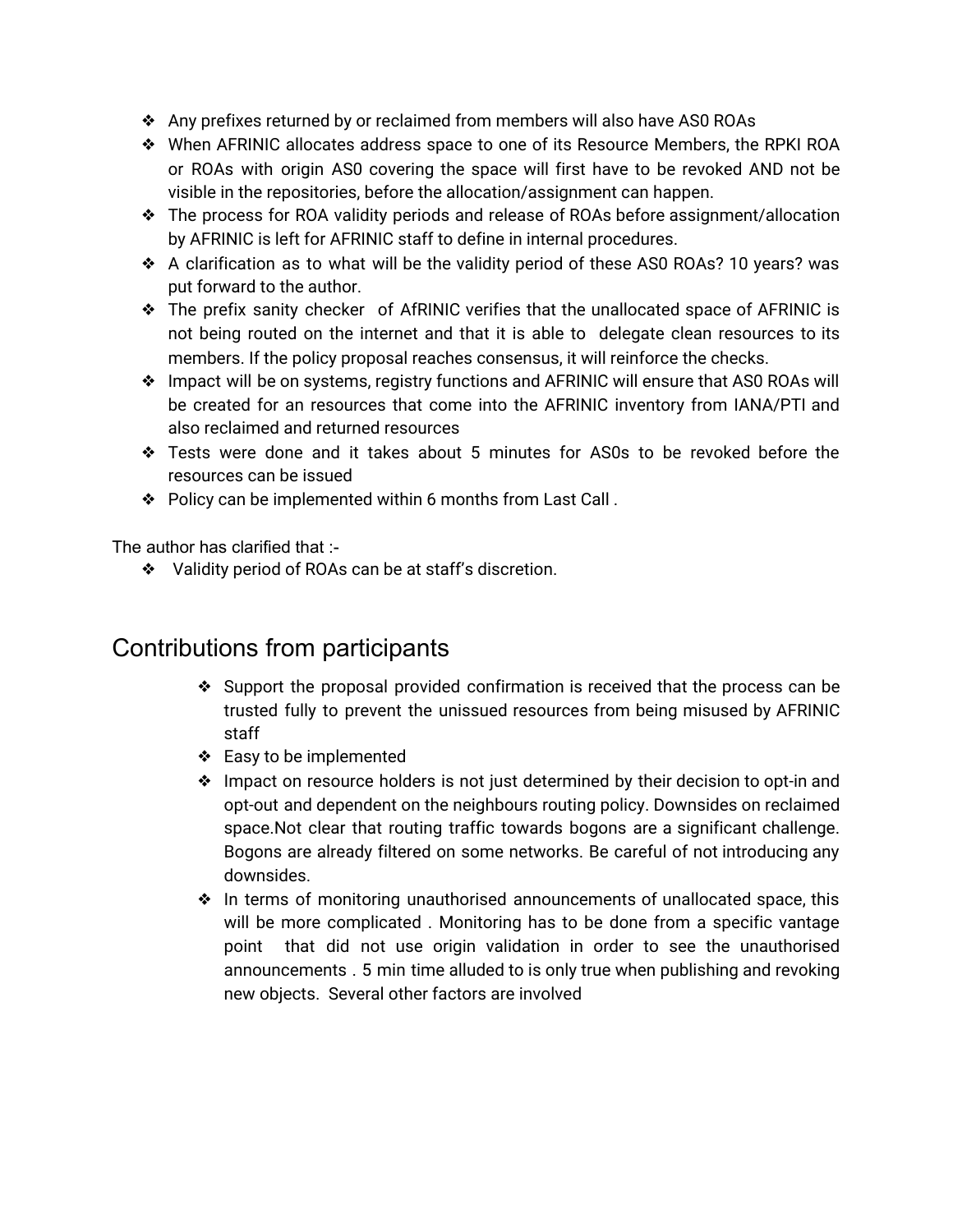### Response by Authors to contributions from participants

- ❖ Implementation shall be done carefully and staff Impact assessment also covered that
- ❖ No negative impact on members
- ❖ If AFRINIC wants to reclaim space from a member who has not paid, the AS0 will cover the space and this is good for the member
- ❖ 5 mins is the time for the registry and for 99.99% of the time, a few days are needed to announce them. If this is the case, benefits are higher. Get resources and wait for one day to route them

### Chairs Decision

Moses - PDP co-chair mentioned that decision will be announced at the end of the day . No Consensus - The proposal needs additional discussion and therefore returns to the discussion stage on the mailing list.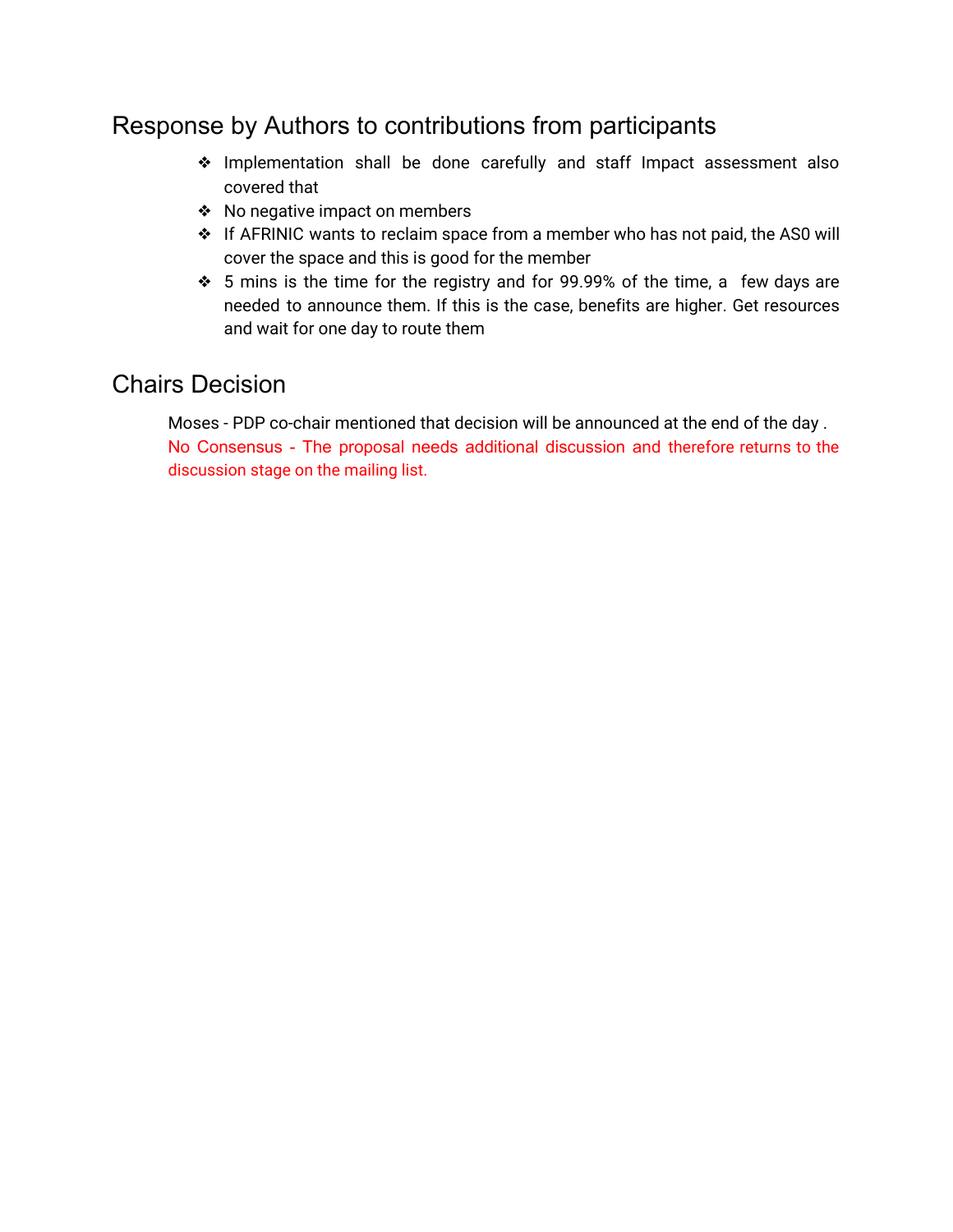# (3) IPv4 Inter-RIR Resource Transfers (Comprehensive Scope) AFPUB-2019-IPv4-002-DRAFT04

*Proposal URL*: https://afrinic.net/policy/proposals/2019-ipv4-002-d4 *Presentation URL:*

*[https://2020.internetsummit.africa/components/com\\_afmeeting/speakers/3283/1600367459\\_tmpph](https://2020.internetsummit.africa/components/com_afmeeting/speakers/3283/1600367459_tmpphp8vEqdC.pdf) [p8vEqdC.pdf](https://2020.internetsummit.africa/components/com_afmeeting/speakers/3283/1600367459_tmpphp8vEqdC.pdf)*

*URL of staff impact assessment : https://afrinic.net/policy/proposals/2019-ipv4-002-d4#impact*

#### Author Jordi Palet Martinez presented on his policy proposal as follows :-

- AFRINIC is the only region in the world that cannot receive resources from other regions. Key problem is that those that need some IPv4 to deploy IPv6(for new members) and AFRINIC has run out of IPv4 resources . Hence new members can get complete disconnection from the rest of the Internet. Regions that have advanced in deploying IPv6 have less need for IPv4 . They are therefore able to provide more IPv4 resources.
- ARIN region is giving more resources to other regions as they have a bigger chunk of IPv4 addresses and to some degree have advanced their IPv6 deployment.
- It is therefore important that the policy is reciprocal with other regions.
- The statistics from NRO(30/06/2020) for transfers was then shown in the slides . Millions of IPv4 addresses were given by ARIN as compared to few thousands of IPv4 transfers from the other RIRs.
- The author then proceeded to compare his proposal with the other 2 proposals. Suspension has been incorporated in this proposal based on community requests in previous discussions. Can be used in case most IPv4 resources of AFRINIC are being sold.
- ARIN policies state that transfers from other regions can only happen if they are reciprocal.
- Staff mentioned ASN transfers in the past in the Experience Reports and therefore ASN transfers have been included in the proposal.

### Staff Impact Assessment

- ❖ Policy proposal allows intra and inter-RIR transfer of IPv4 and ASNs
- ❖ Incoming legacy resources in intra/inter RIR transfers to AFRINIC will lose their legacy status.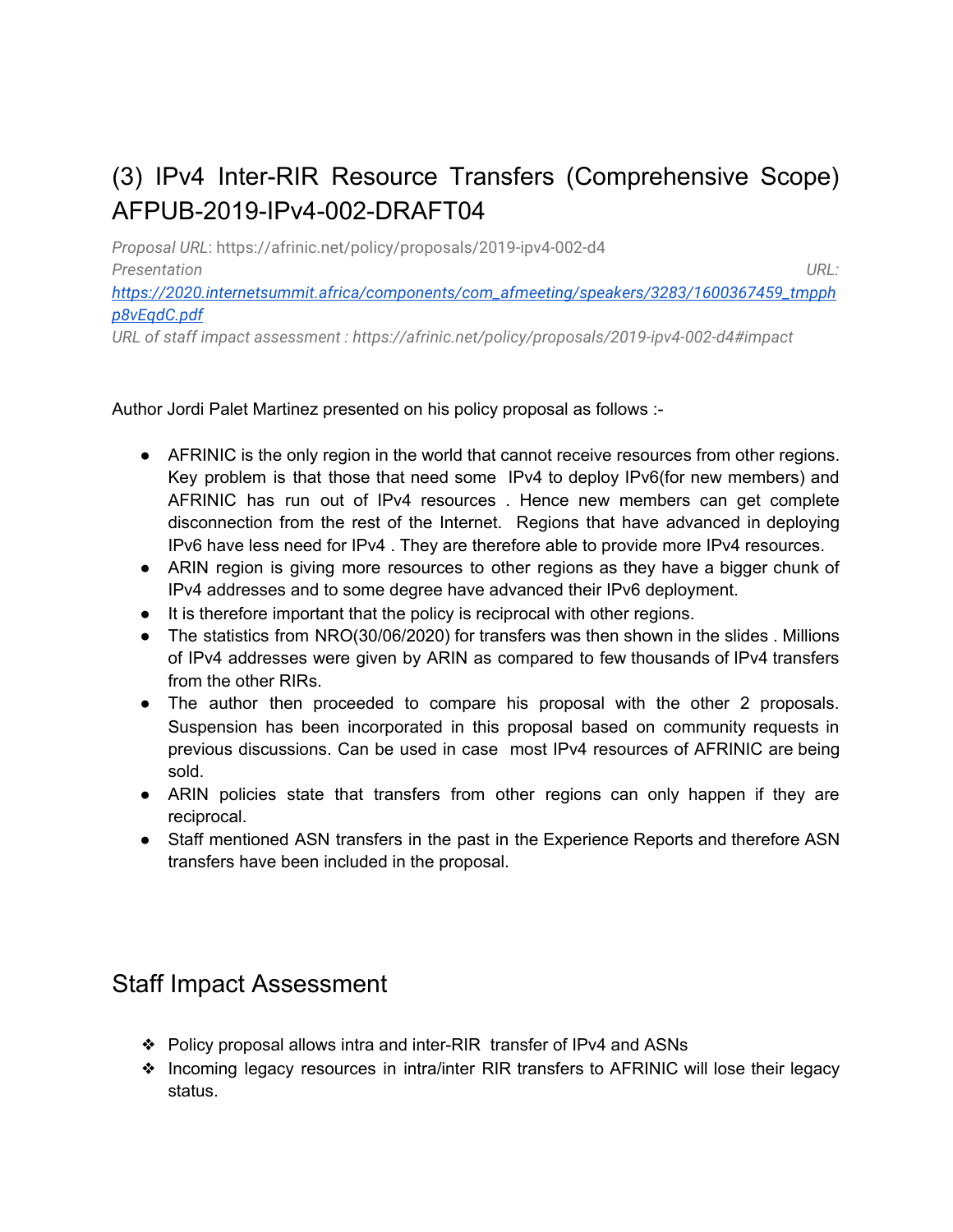- ❖ Proposal excludes M&A and author confirmed that this proposal is silent in this regard. There is another proposal for M&A but that proposal was not updated. Guidelines for M&A will be followed in the meantime.
- ❖ Recipients of transfers in AFRINIC region will have to undergo the assessments and approval against the same policies and procedures as if the request were being satisfied from the AFRINIC pool
- ❖ Staff will be monitoring resources being transferred and report to Board. In case the board suspends the transfer policy, how shall AFRINIC implement the Board's decision go through the PPM? According to the author, Proposal is silent on this and author stated that he expects the Board to follow the bylaws and PDP once the decision to suspend is taken . he expects that either Board will send a policy proposal or ask the community -- strictly following PDP and bylaws.
- ❖ AFRINIC is requesting 5.7.4 to be updated to remove staff discretion and a section depicting the transfer of ASN to be included. Author mentioned that the proposal is silent , but that AFRINIC will assess the ASN transfer based on the ASN policies.
- ❖ Impact on internal systems, systems and procedures ,tool to manage 5.7.6 section of proposal
- ❖ Around 12 months to implement policy should it reach consensus

### An overview of reactions from Participants:

- ❖ Problem statement is not correct.
- ❖ Can the author provide some data in regard to the problem statement?
- ❖ Fallback plan of Board intervening may create a panic and what shall be the duration to implement the fallback ?
- ❖ AFRINIC is the only RIR where plenty of IPv4 addresses are available. Once the resources have left AFRINIC region, it is unsure what type of mechanism is in place to reclaim the resources
- ❖ Not support this policy as it allow transfers of AFRINIC resources . Okay if legacy resources are transferred.
- ❖ Virtues of own policy to be covered by authors and to avoid comparison with other policy proposals
- ❖ Analysis of Methodology as how the intent to display reciprocity is required

### Response by Authors to contributions from participants

- ❖ Reciprocity questions about policy text can be requested from ARIN
- ❖ Merging of proposals was not agreed upon by other authors
- ❖ LACNIC Analysis impact is public.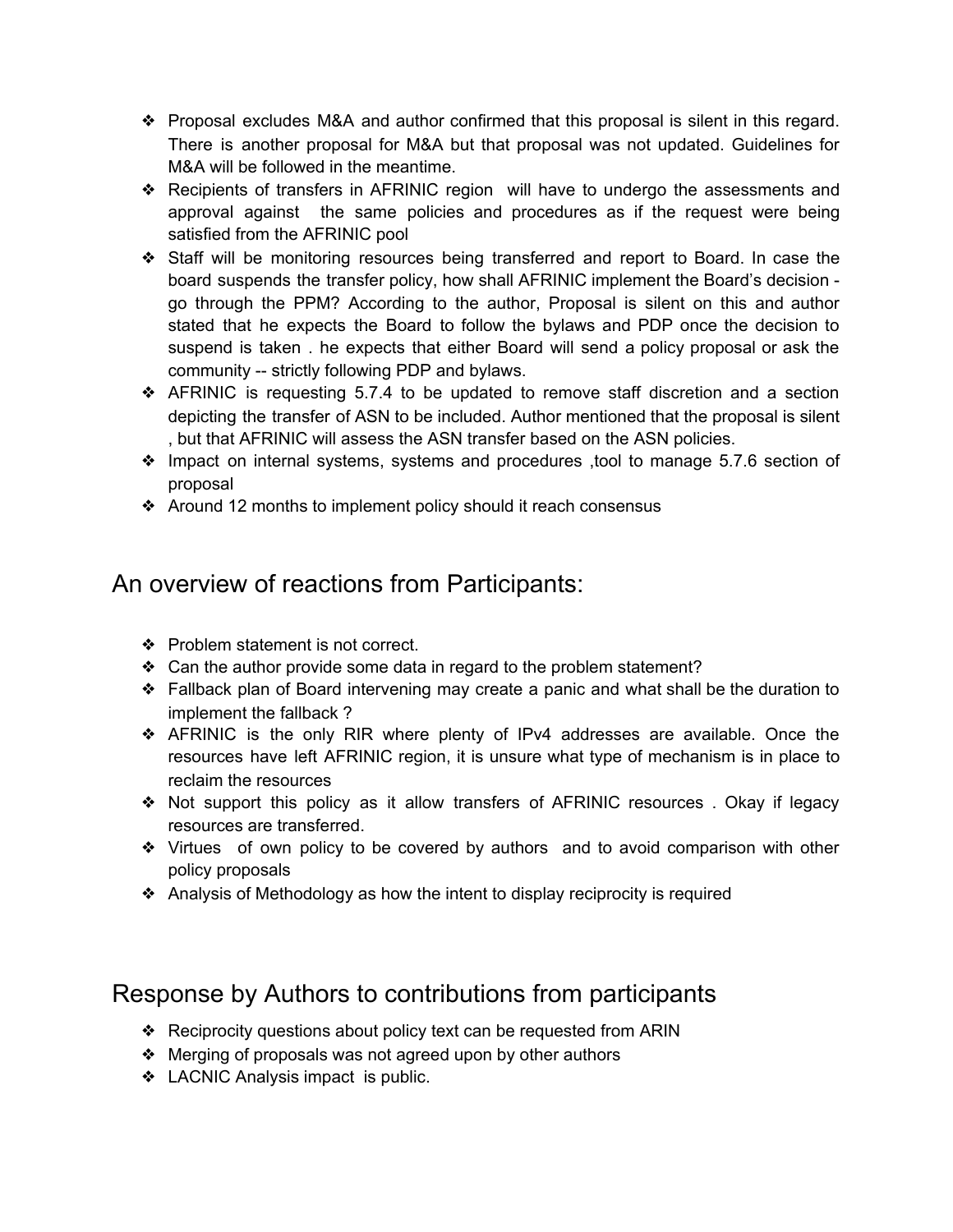❖ According to author, ARIN policy manual - transfer and share reciprocal policies. If a policy says that resources from AFRINIC to other regions will not be legacy, ARIN will not like it

## Chairs Decision

Co-chairs concluded the session saying that they will confer and announce their decision after the other proposals have been discussed.

No Consensus - The proposal needs additional discussion and therefore returns to the discussion stage on the mailing list.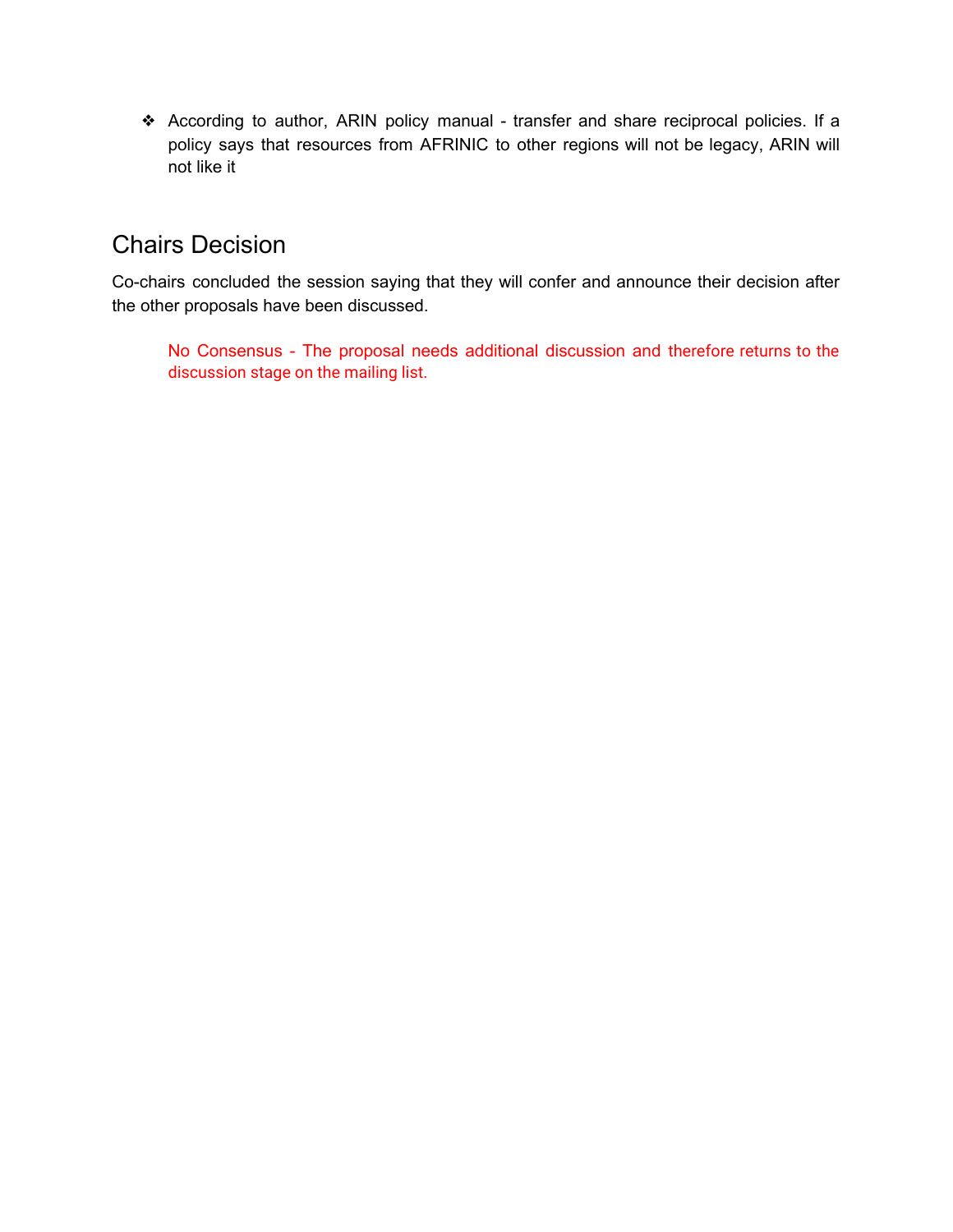## (4) AFRINIC Number Resources Transfer Policy AFPUB-2019-GEN-002-DRAFT02

Authors : Gregoire Olaotan Ehoumi, Mukhangu Noah Maina, Komi Elitcha, Adeola A. P. Aina *Proposal URL*: https://afrinic.net/policy/proposals/2019-gen-002-d2 *Presentation URL:*

*[https://2020.internetsummit.africa/components/com\\_afmeeting/speakers/920/1600367610\\_tmpphp](https://2020.internetsummit.africa/components/com_afmeeting/speakers/920/1600367610_tmpphpTUMyQJ.pdf) [TUMyQJ.pdf](https://2020.internetsummit.africa/components/com_afmeeting/speakers/920/1600367610_tmpphpTUMyQJ.pdf)*

Impact Assessment URL : https://afrinic.net/policy/proposals/2019-gen-002-d2#impact

### Introduction by Author(s): Gregoire Ehoumi

- ❖ Gregoire Ehoumi presented the policy proposal. With the expected runout of IPv4 addresses in the AFRINIC service region, entities will need IPv4 resources to support their IPv6 deployments.
- $\triangleleft$  AFRINIC has a limited amount of IPv4 resources( $\sim$ 7 /8s) and there will therefore be a need for IPv4 addresses to flow into the AFRINIC service region without depleting the AFRINIC pool by transferring IPv4 addresses out of the region.
- ❖ Proposal has defined a set of rules to allow transfers of IPv4 and ASN
- ❖ Resources are segregated in different categories and the proposal defines the transfer rules per category.
- ❖ Legacy resources and resources transferred IN from other regions will be allowed to be transferred out of the AFRINIC service region.
- ❖ Legacy and non-legacy from other RIRs can be transferred into AFRINIC
- ❖ Legacy resources and resources transferred IN from other regions will be allowed to be transferred out of the AFRINIC service region.
- ❖ Resources can be transferred within AFRINIC service region
- ❖ Reserved resources as defined in the proposal cannot be transferred
- ❖ Up to the community to decide what is good and definition of compatible/reciprocal.

## Staff Impact Assessment

Madhvi Gokool, AFRINIC Policy Liaison presented the impact assessment of this policy proposal. She mentioned that :-

- ❖ Impact assessment is on AFRINIC website
- ❖ ASN's shall be transferrable both inter and intra-region
- ❖ Legacy IPv4 space in the AFRINIC region can be transferred out. Transferred IPv4 space from other regions into AFRINIC can also be transferred out.
- ❖ Number resources are non-transferable and are not assignable to any other organisation unless AFRINIC has expressly and in writing approved a request for transfer. AFRINIC's approval is usually documented electronically in tickets.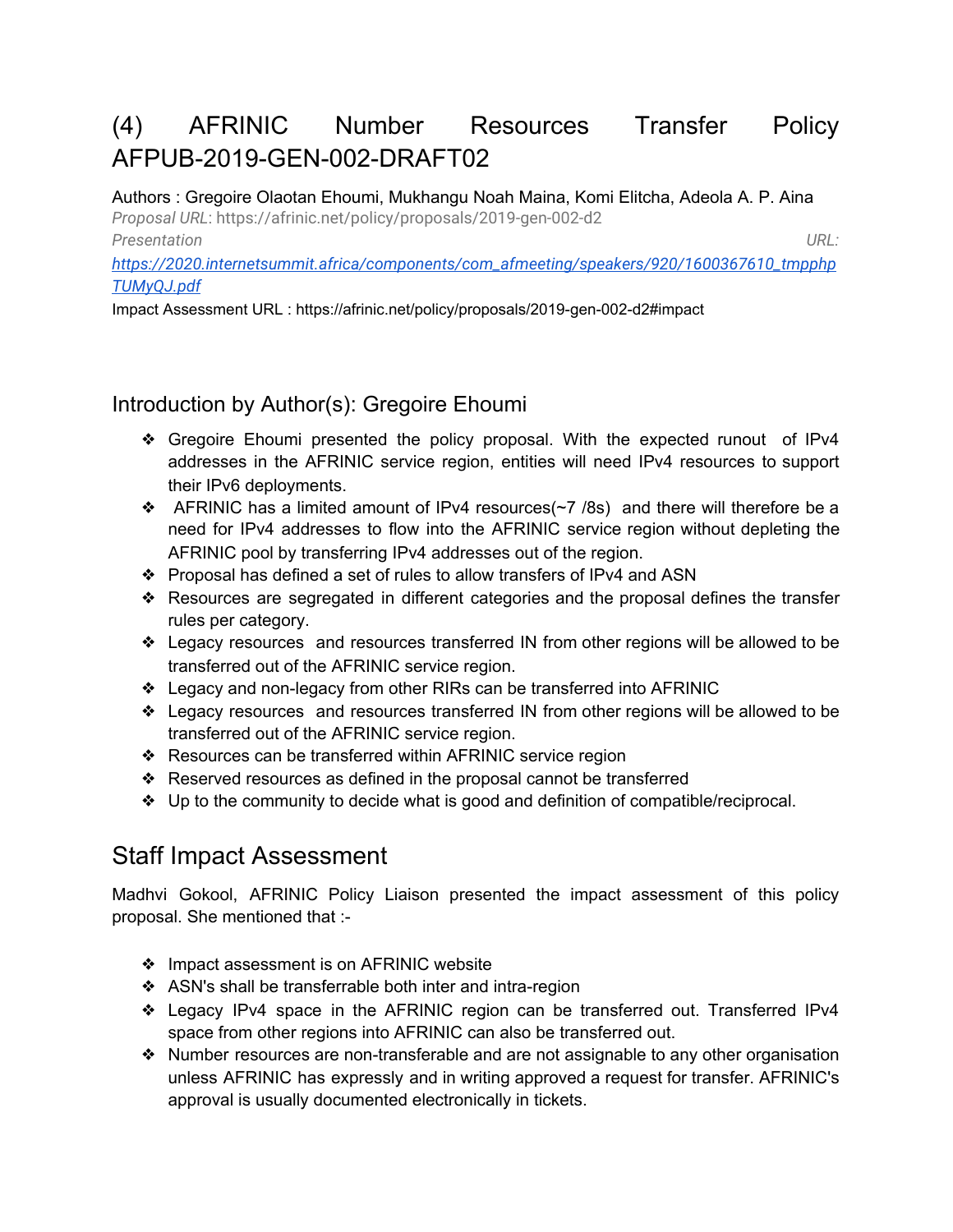- ❖ IPv4 addresses and ASNs can be transferred only if the transfer requests are evaluated against and in accordance with this policy.
- ❖ AFRINIC does not recognise transfers outside of approved transfer policies and requires organisations holding such resources to return them to the appropriate registries. Meaning that any transfers that happened outside any approved AFRINIC policies are not valid and the recipient organisations will be required to return the space to AFRINIC or the RIRs
- ❖ Policy will require some resource categoriastion
- ❖ Legacy resources transferred to AFRINIC will entail the loss of legacy status.

### An overview of reactions from Participants

- ❖ Proposal is a progressive extension of the intra-RIR transfer policy
- ❖ Policy will not encourage business growth
- ❖ If not compatible with ARIN, AFRINIC will not receive resources from ARIN which has the largest IP supplier in world

### Response by Authors to contributions from participants

The author(s) summarised that :-

- ❖ AFRINIC community needs to know what it would want to do
- ❖ Proposal wants resources to come in and go out with caution
- ❖ Staff to get response from other RIRs and if there is a need for changes, they will adjust

Madhvi Gokool replied to a query from the co-chair that this proposal is not compatible with the ARIN policies and that AFRINIC shall reach out to the other RIRs to seek compatibility of all 3 policies under discussion with their inter-RIR transfer policies.

### Chairs Decision

Co-chairs concluded the session saying that they will confer and announce their decision after the other proposals have been discussed.

No Consensus - The proposal needs additional discussion and therefore returns to the discussion stage on the mailing list.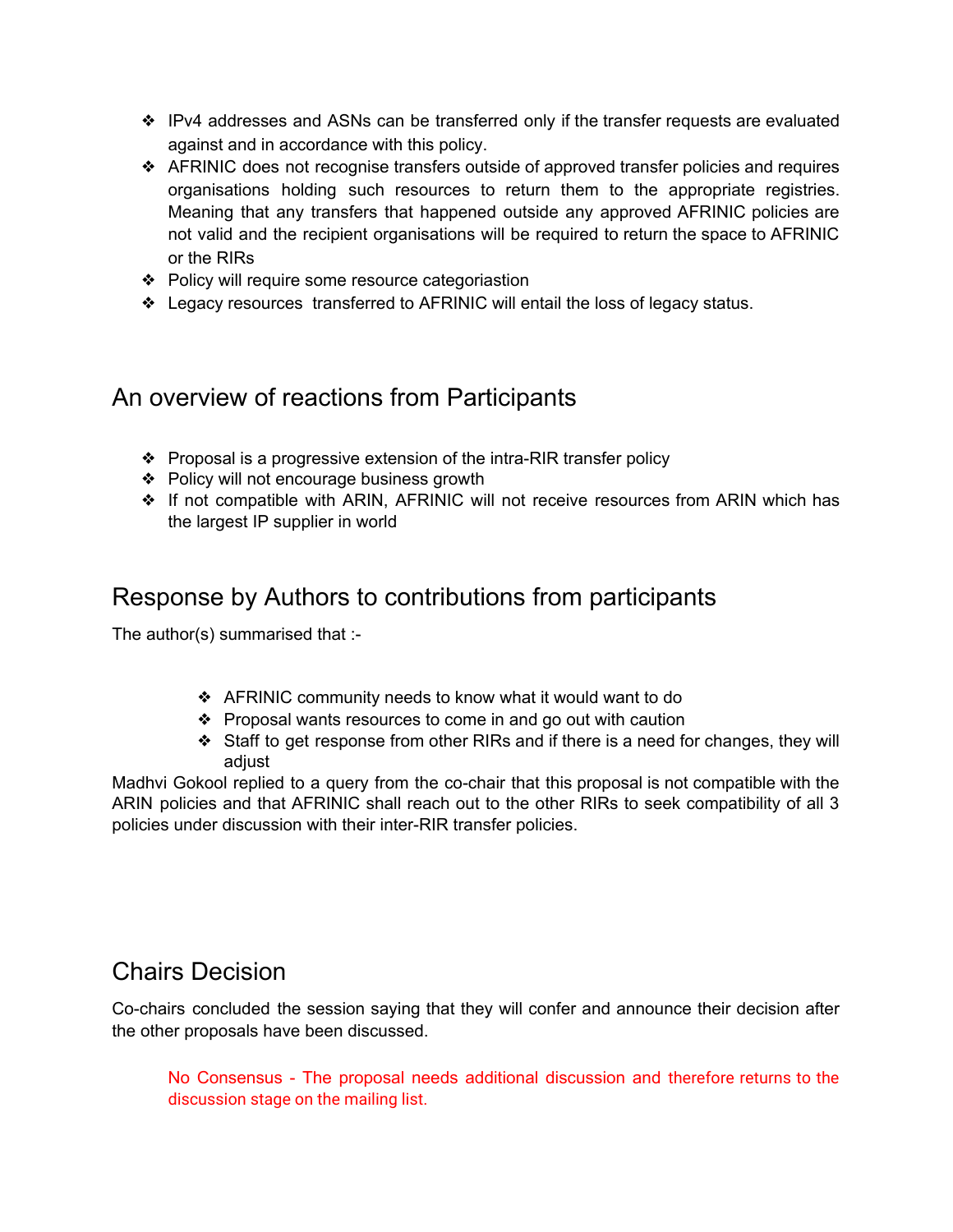## 5) Resource Transfer Policy AFPUB-2019-V4-003-DRAFT02

**Proposal URL** : https://afrinic.net/policy/proposals/2019-v4-003-d2

#### **Presentation URL** :

https://2020.internetsummit.africa/components/com\_afmeeting/speakers/4955/1600367656\_tmpphpOCU w4p.pdf

Impact Assessment URL : https://afrinic.net/policy/proposals/2019-v4-003-d2#impact

### Introduction by Authors - Taiwo Oyewande & Anthony Ubah

- ❖ AFRINIC has an intra-RIR transfer policy but does not have an inter-RIR policy
- ❖ IPv4 resources are scarce and the needs for these resources are increasing at the moment
- ❖ CPM does not discuss how these transfers take place
- ❖ Resource holder initiates a transfer if the resources are not in dispute, resources are registered in RIR registry and it has an agreement with the receiving entity
- ❖ No upper limit free flow of resources between regions
- ❖ Transfer to AFRINIC needs to be evaluated with AFRINIC based on need before a transfer is initiated
- ❖ Transfer to another region must follow the policy of the receiving region
- ❖ Legacy resources will not be considered as legacy after the transfer
- ❖ NRO stats @30 June 2020 was shown.

### Staff Impact Assessment

Madhvi Gokool, AFRINIC Policy Liaison presented the impact assessment of this policy proposal. She mentioned that :-

- ❖ In the case of transfers within the region, i.e intra-RIR transfer , Certain conditions have to be met
- ❖ In the case of transfers from AFRINIC to another RIR (inter-RIR transfer), It is not clear as to why the source entity shall comply with the policies of the receiving RIR when it operates in the service region of the source RIR.
- ❖ In the case of transfers from another RIR to AFRINIC (inter-RIR transfer), Since AFRINIC has no relationship with the source of a transfer that exists outside its service region, it will not accept any communication from the source organisation(resource holder).

Clarifications were requested from the authors on the following :-

1. 5.7.3.1 - The source must be the current rights holder of the IPv4 address resources registered with any RIR and shall be in compliance with the policies of the receiving RIR?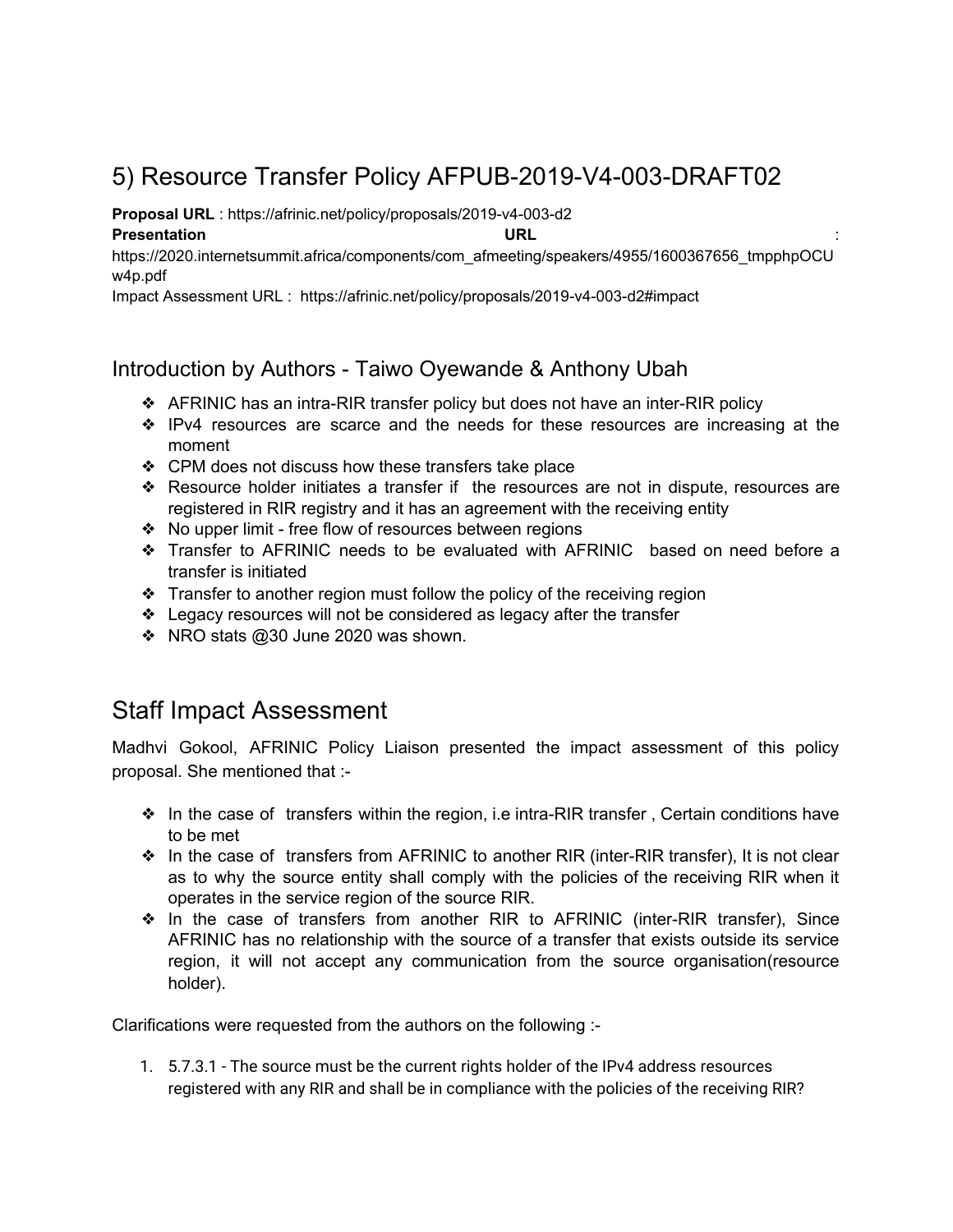- This statement is not clear as source entities exist in and subject to the policies of either AFRINIC (intra) or another RIR (inter), which are the source RIRs. The source entity has no relationship with the receiving RIR. Can the authors clarify as to what they exactly mean here?
- 2. 5.7.5.1 speaks of using a standard template. Clarification is needed on this standard template - Is it a globally accepted standard template across all regions?
- 3. The proposal lacks a guideline on disputed resources Can the authors clarify how AFRINIC shall handle any resources involved in transfers that are in dispute?

Some Perceived Implementation challenges were also raised

- 1. "5.7.3.2 Source entities are eligible to receive further IPv4 allocations or assignments from AFRINIC as long as it complies with current policy". is bound to lead to abuse . Resources can be transferred and the source entity immediately requests for resources from AFRINIC based on needs.
- 2. 5.7.4.2 practically conflicting with 5.7.4.1.
- 3. ASN transfer is mentioned only in the summary of the problem but all text in the policy clauses refers to IPv4 only, this is confusing and will lead to misinterpretation. It is important to have ASN inclusion clearly stated in the policy text

Impact will be on several systems and in case of consensus, at least 12 months will be required

The author, then clarified that :-

- ❖ Source and receiving entity would sit and align the agreement with AFRINIC and align with the policies of the receiving RIR because of reciprocity. Resources can only be transferred between RIRs if there is reciprocity.
- ❖ Policy text contains the dispute clause (Note from AFRINIC proposal <https://afrinic.net/policy/proposals/2019-v4-003-d2#proposal> does not have a dispute clause)
- ❖ 5.7.5.1 Author referred to his slides " If both parties agree, the transferring party will send a request to the RIR with which the resources are registered"

Note from AFRINIC - <https://afrinic.net/policy/proposals/2019-v4-003-d2#proposal> does not have this clause as written

### An overview of reactions from Participants:

❖ Authors quickly move away from problem statement. Proposal states that establishes an efficient business-friendly mechanism to allow transfers of resources - not a problem for us to be solved.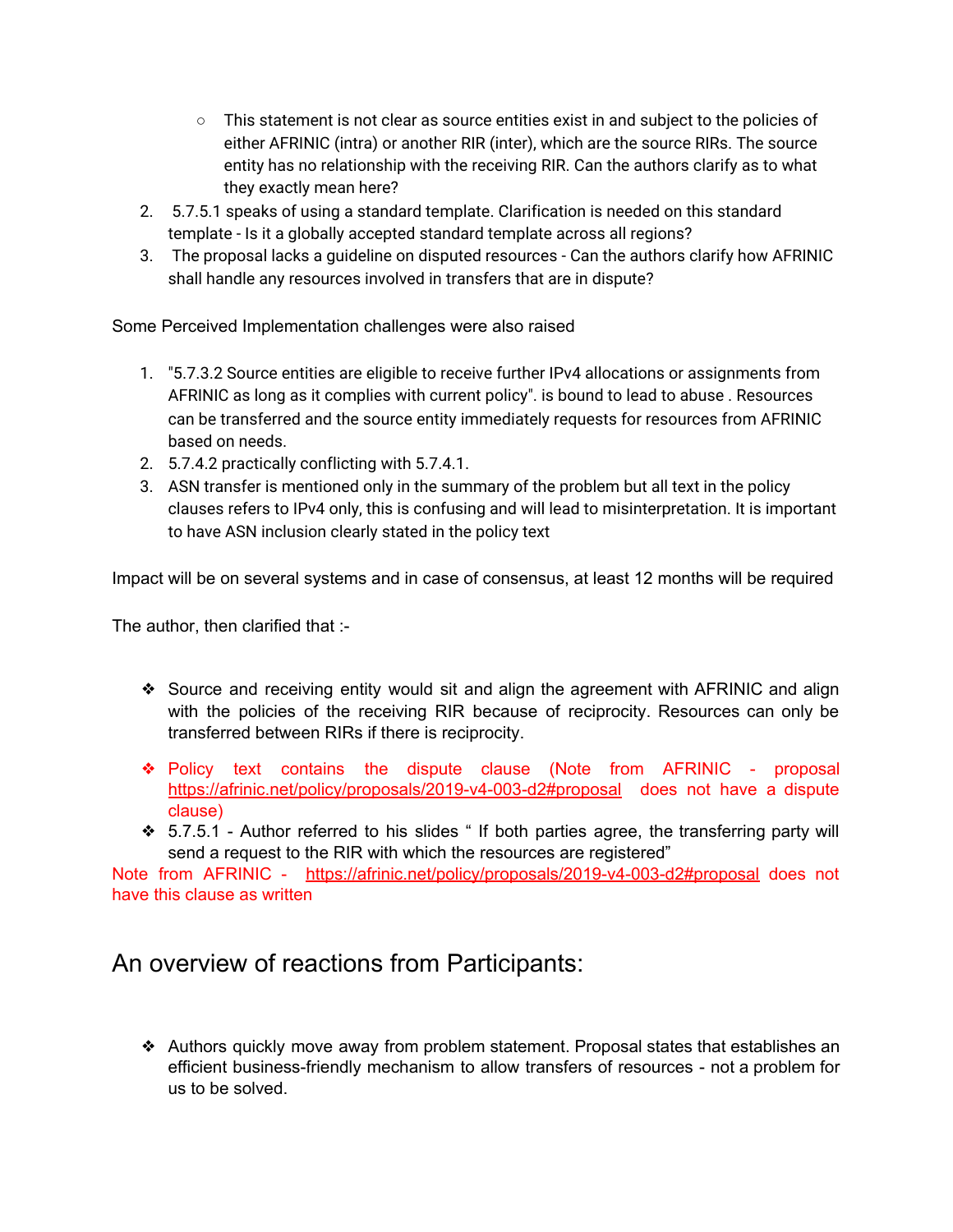- ❖ Other RIRs need to be queried for reciprocity of each of the policy focus should not only on ARIN.
- ❖ Need for the policy has to be clearly established . if there is demand, show that demand
- ❖ Futile to be comparing what APNIC will get with what AFRINIC will get (needs differ)
- ❖ Every company runs a business to use numbers to serve its customers , operators are performing well and they have their needs)
- ❖ This is the only policy that gives unlimited resources and is exceptional for pricing investment in the region
- ❖ Policy opens up room for abuse
- ❖ Section 3.4 , subsection 3, "the intention is to promote responsible management of Internet resources about the African region. As well as the responsible development and operation of Internet infrastructure in this region. "
- ❖ Resources were received so that they can contribute to the growth of internet in the region
- ❖ Authors of the other 2 proposals should come together with these authors and work out 1 proposal
- ❖ The RIRs to be contacted as to whether all three policies(intra-RIR) are compatible with their respective policies.

Madhvi, AFRINIC staff, confirmed :-

- that she will be reaching out to all the RIRs on the 3 policies & summarised .Impact assessments of each policy will also be updated.
- Section 5.7.3.1 of was checked on the version 2 of the Resource Transfer Policy on the AFRINIC website and differs from what the authors mentioned. Recommend that authors clarify with AFRINIC by email.

Chairs Decision

.

# Open Mic

Open mic will run for 10 mins and then continue after the cochairs have announced their decisions :-

- 1. Abdulkarim(PDP co-chair) thanked community for his election
- 2. Clear misunderstanding of proposals for many in the community cochairs had started online webinars and these webinars will be started so that the proposals are discussed and no consensus will be determined in these webinars.
- 3. Modalities of bringing webinars will be discussed.participation within the community is required